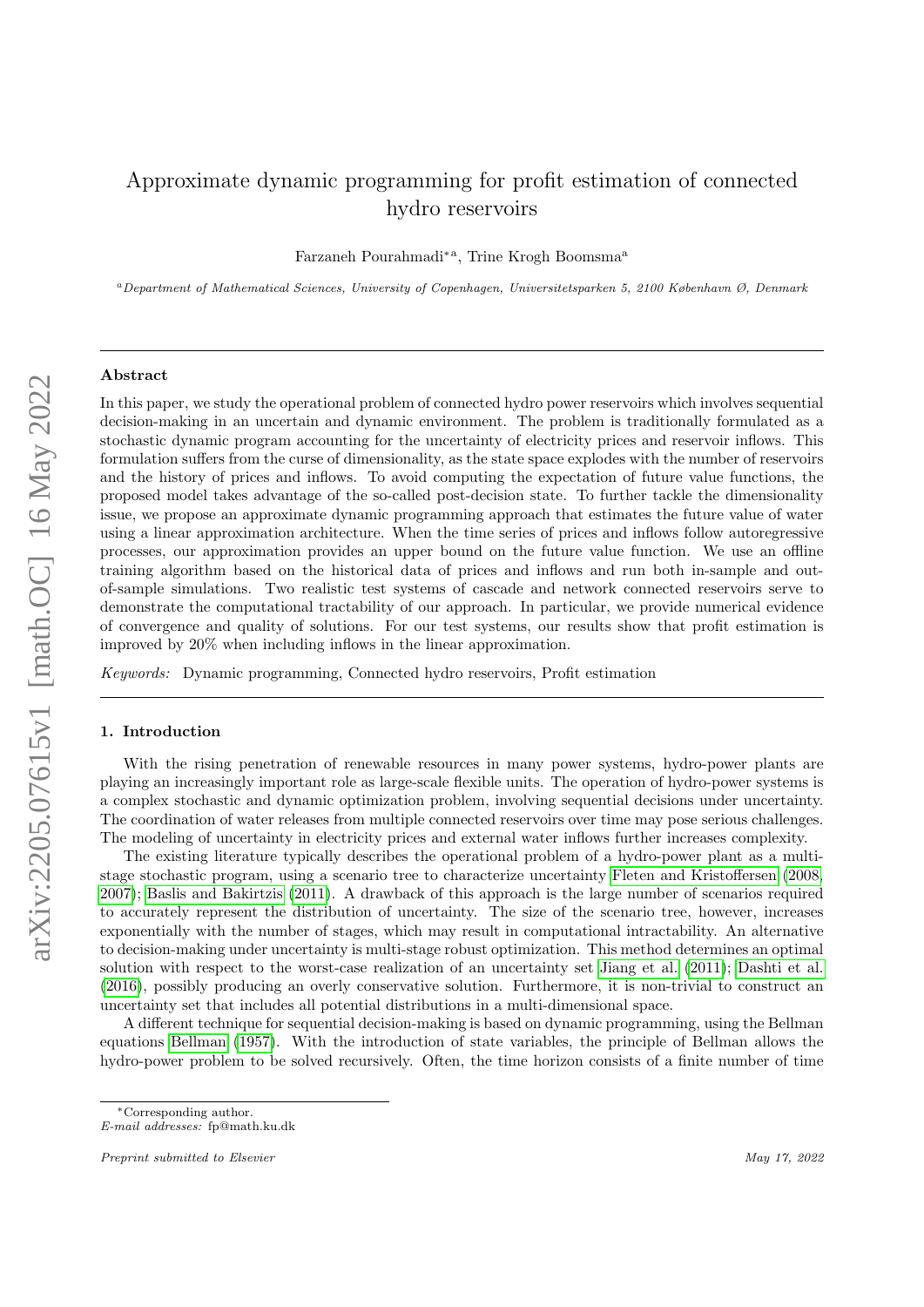periods, referred to as stages, and the state space is discretized into finite number of values for each variable and in each time period. The value of being in a state includes the immediate return of the current state and the expected future value, also called profit-to-go [Bertsekas \(2012\)](#page-16-6). Applying this methodology, the optimization problem decomposes into stage-wise sub problems and computational complexity scales linearly with the number of stages [Bellman \(1957\)](#page-16-5); [Bertsekas \(2012\)](#page-16-6). Nevertheless, the Bellman equations for hydro-power operation may not be solved to optimality, as the state space easily explodes with the number of reservoirs and the history of prices and inflows.

Approximate dynamic programming (ADP) offers various strategies to overcoming the curse of dimensionality such as simulation of the state space and approximation of the future value function [Powell \(2007\)](#page-16-7); [Labadie \(2004\)](#page-16-8). For the majority of the literature in this domain, approximation relies on the discrete representation of the state space [Saadat and Asghari \(2017\)](#page-16-9); [Rani and Moreira \(2010\)](#page-16-10); [Karamouz and Houck](#page-16-11) [\(1987\)](#page-16-11). This type of approximation may be inaccurate or intractable for large-scale problems with a substantial number of states. Other ADP algorithms are based on linear and non-linear approximations of the value function. One of the most widely used approaches, the neural network framework, deploys a complex nonlinear function, which generally does not provide any optimality guarantee and interpretability [Bertsekas](#page-16-12) [and Tsitsiklis \(1996\)](#page-16-12). Other types of non-linear approximations [Topaloglu and Powell \(2006\)](#page-16-13); [Papadaki and](#page-16-14) [Powell \(2003\)](#page-16-14) suffer from similar lack of guarantees. In contrast, linear approximations may produce linear programming sub problems that can be solved to optimality. A way to obtain a piece-wise linear approx-imation in value space is by stochastic dual dynamic programming Löhndorf et al. (2013); [Flamm et al.](#page-16-16) [\(2020\)](#page-16-16); [Philpott and De Matos \(2012\)](#page-16-17); [Flach et al. \(2010\)](#page-16-18). This method approximates a convex future value function by a collection of supporting hyperplanes, representing an outer approximation. However, an accurately estimate of the value function may require many hyperplanes. Also, obtaining these hyperplanes requires both a forward and backward pass in the algorithm. Compared to piece-wise linear approximations, e.g. obtained by duality, the use of a linear approximation architecture is less computationally expensive and learning may be obtained only by a forward pass of an algorithm.

To overcome the aforementioned challenges, we propose a novel and tractable ADP framework for operation of connected hydro reservoirs. We address what and how to learn from historical data to accurately estimate future profit and make sequential decisions under uncertainty. Decisions relate to the amounts of water released from multiple connected reservoirs, and states include the reservoir level, current and past electricity prices and inflows. Our model exploits a powerful strategy based on the so-called the postdecision state to avoid the computation of the expectation in the Bellman equations. The post-decision state captures the state of the system immediately after making a decision but before any new exogenous information arrives. To further tackle the curse of dimensionality, we replace the future value of water by a linear approximation learnt from samples of random prices and inflows. Firstly, the linearity of the value function allows for the stage-wise sub problems to be solved as linear programs with an optimality guarantee. Secondly, the linear approach easily generalizes to more advanced modeling of reservoir operation by including additional linear constraints on feasible decisions. We show that in case the time series of prices and inflows follow an autoregressive process, the approximation provides an upper bound on future profits. On this basis, we propose an offline learning process to train an online model. The framework may be used to assist the decision-making of reservoir owners participating in the wholesale market.

We assess the performance of our model using both in-sample and out-of-sample simulations. We provide numerical evidence of convergence and quality of solutions for two realistic case studies. In particular, we establish convergence of the value function towards its true value for the deterministic problem. For the stochastic problem, the function converges in the sense that variations in its value decrease with the number of samples. Considering the optimal solutions, we confirm that when the price is low, water is stored such that when the price is higher, the hydro plants generate electricity. To assess solution quality, we compare in-sample and out-of-sample values, finding a difference of less than 2%. To further evaluation, we compare to the so-called wait-and-see solutions, revealing an estimated value of perfect information of less than 10%. Most importantly, our results demonstrate that accurate estimation of the future profit depends on not only the current reservoir level but also on the estimation of future inflows. For our test systems, our test cases show that profit estimation is improved by 20% when including inflows in the linear approximation.

The remainder of this paper is organized as follows. Section [2](#page-2-0) provides the model for hydro reservoir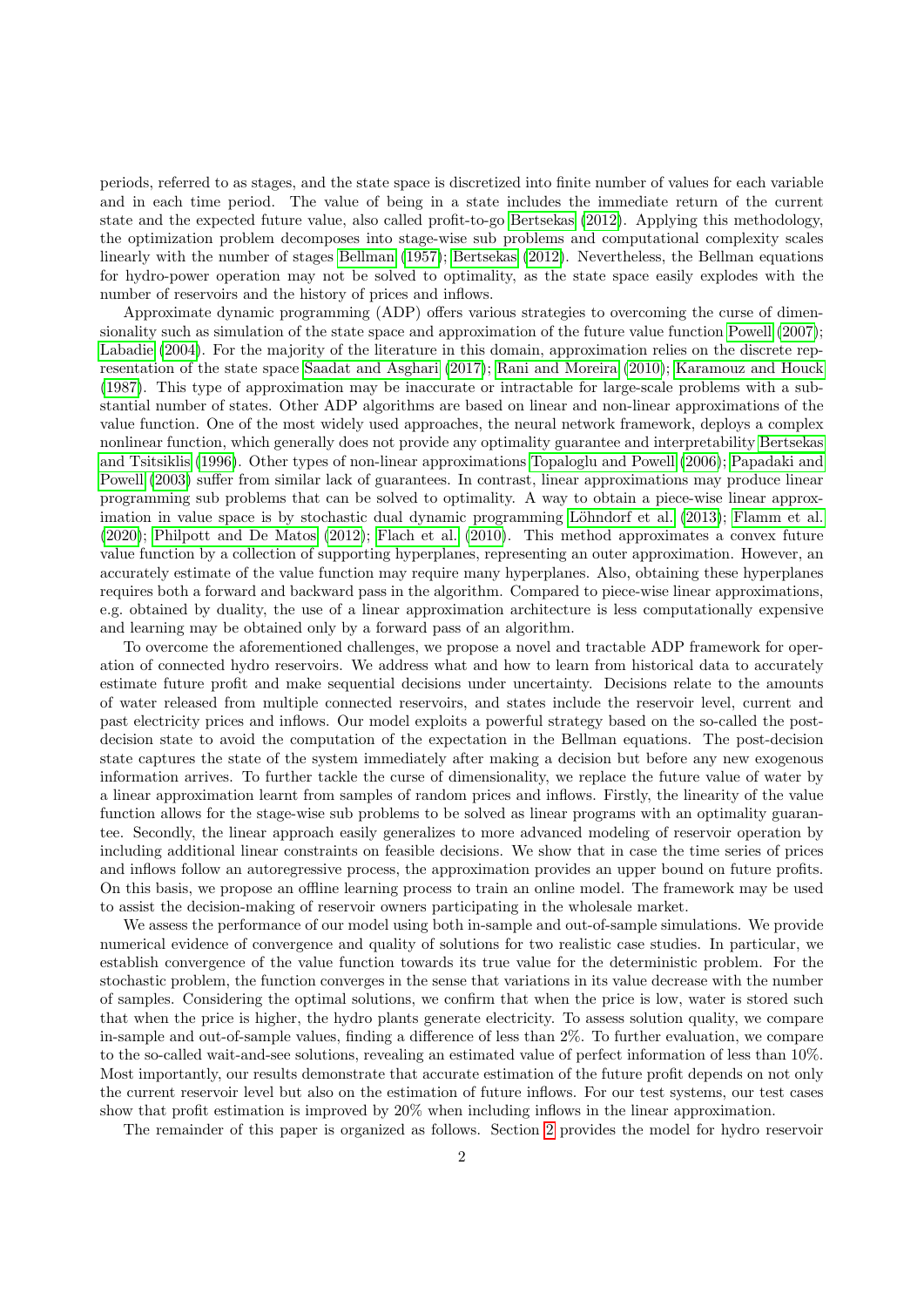operation and formulates it as a stochastic dynamic program which is reformulated and approximated in Sections [3](#page-3-0) and [4,](#page-5-0) respectively. Section [5](#page-6-0) describes an offline algorithm for training the approximated model. Sections [6](#page-7-0) and [7](#page-13-0) present numerical results for two realistic case studies. Finally, Section [8](#page-15-0) concludes the paper.

# <span id="page-2-0"></span>2. Modeling hydro reservoir operation

A hydro power plant consists of multiple interconnected reservoirs. Operational flexibility implies that water can be released from elevated reservoirs and led through a power station with a number of turbines, converting its potential energy into power, at times of high demand for electricity. Likewise, the reservoirs can store natural water inflows or energy can be used to pump back water into the reservoirs at times of no or low demand for electricity. For reservoirs in a cascade, water releases from upstream reservoirs usually contribute to downstream inflows and pumping from downstream power stations results in upstream inflow. The owner of a hydro power plant use of this flexibility to maximize profit. We consider a price-taking producer facing the development in hourly electricity market prices and adapting generation accordingly over a finite time horizon of a number of days.

The operation of the reservoirs entails a large number of sequential decisions as well as considerable uncertainty. The problem involves reservoir storage dynamics, which should be incorporated into the water policy. Moreover, as charging and discharging of each reservoir influence the reservoir level of the others, the decisions of water release and pumping from multiple interconnected reservoirs requires a coordinated policy. We consider electricity market prices and reservoir inflows as the main sources of uncertainty due to unexpected market circumstances and unforeseen weather conditions that are disclosed over time. We model the operational problem of the reservoirs by stochastic dynamic programming such that the value of current decisions in each stage is weighted against their future effects. In our model, each hour represents a stage, decisions relate to the amounts of water charging and discharging, and the states include the reservoir levels, electricity prices, and random inflows. In the following sections, we reformulate, approximate and solve this problem using approximate dynamic programming.

We start by defining relevant notation. The time horizon  $\{1, ..., T\}$  is taken to be a few operation days discretized into hourly time intervals indexed by t. We consider a hydro power network of interconnected reservoirs and index a reservoir by j and the set of reservoirs by J. We let  $\mathbf{l}_t = (l_{1t}, \ldots, l_{|J|t})^T \in \mathbb{R}^{|J|}$  be the storage levels of the reservoirs in the beginning of time period  $t$ , where  $|.|$  is the cardinality operator. For now, we disregard pumping of water to the reservoirs such that decisions only relates to water discharging. Accordingly, we let the decision vectors  $\boldsymbol{\pi}_t = (\pi_{1t}, \dots, \pi_{|J|t})^T \in \mathbb{R}^{|J|}$  represent the discharges from reservoirs during time period t. The random vectors  $\boldsymbol{\nu}_t = (\nu_{1t}, \dots, \nu_{|J|t})^T \in \mathbb{R}^{|J|}$  and variables  $\rho_t \in \mathbb{R}$  refer to natural inflows of the reservoirs and the electricity market price during time period  $t$ , respectively. Also, we let  $\boldsymbol{\nu}_{j[t]} = (\nu_{j1}, \dots, \nu_{jt})^T \in \mathbb{R}^t$ ,  $\boldsymbol{\nu}_{[t]} = (\boldsymbol{\nu}_{1[t]}, \dots, \boldsymbol{\nu}_{|J|[t]}) \in \mathbb{R}^{t|J|}$  and  $\boldsymbol{\rho}_{[t]} = (\rho_1, \dots, \rho_t)^T \in \mathbb{R}^t$  hold the time series of inflows and prices up to time t. We assume that the realizations of  $\nu_{[t]}$  and  $\rho_{[t]}$  are known at the time of making decisions  $\pi_t$ . To model the capacities of the reservoirs, we introduce upper and lower bounds on the reservoir levels, denoted by  $\mathbf{l}^{max} \in \mathbb{R}^{|J|}$  and  $\mathbf{l}^{min} \in \mathbb{R}^{|J|}$ , and likewise upper and lower bounds on their discharge levels, represented by  $\pi^{max} \in \mathbb{R}^{|J|}$  and  $\pi^{min} \in \mathbb{R}^{|J|}$ , respectively.

For ease of exposition, we first consider a cascade of connected reservoirs. Later, we generalize the problem to a more complex network of reservoirs. At time t, the set of feasible water discharges is given by

$$
\Pi_t(\mathbf{l}_t,\boldsymbol{\nu}_t)=\Big\{\boldsymbol{\pi}_t:\mathbf{l}_{t+1}=\mathbf{l}_t+R\boldsymbol{\pi}_t+\boldsymbol{\nu}_t,\mathbf{l}^{min}\leq \mathbf{l}_{t+1}\leq \mathbf{l}^{max},\boldsymbol{\pi}^{min}\leq \boldsymbol{\pi}_t\leq \boldsymbol{\pi}^{max}\Big\},\ t=1,\ldots,T,
$$

where  $R \in \mathbb{R}^{|J|} \times \mathbb{R}^{|J|}$  represents connections between reservoirs such that  $R_{jj} = -1, R_{jk} = 1$  for  $k \in J^{-}(j)$ and  $R_{jk} = 0$ , otherwise. The set  $J^{-}(j)$  denotes the reservoirs immediately upstream from reservoir j with  $J^-(0) = \emptyset$ . We assume that downstream inflows from upstream reservoirs arrive at the same time as being discharged. If there is delay of upstream discharges, the state space must be extended. The first constraint enforces the reservoir balance and determines the next state of the reservoir level as a function of the current. The upper and lower limits for the reservoir level and water discharges are imposed in the second and third constraints, respectively.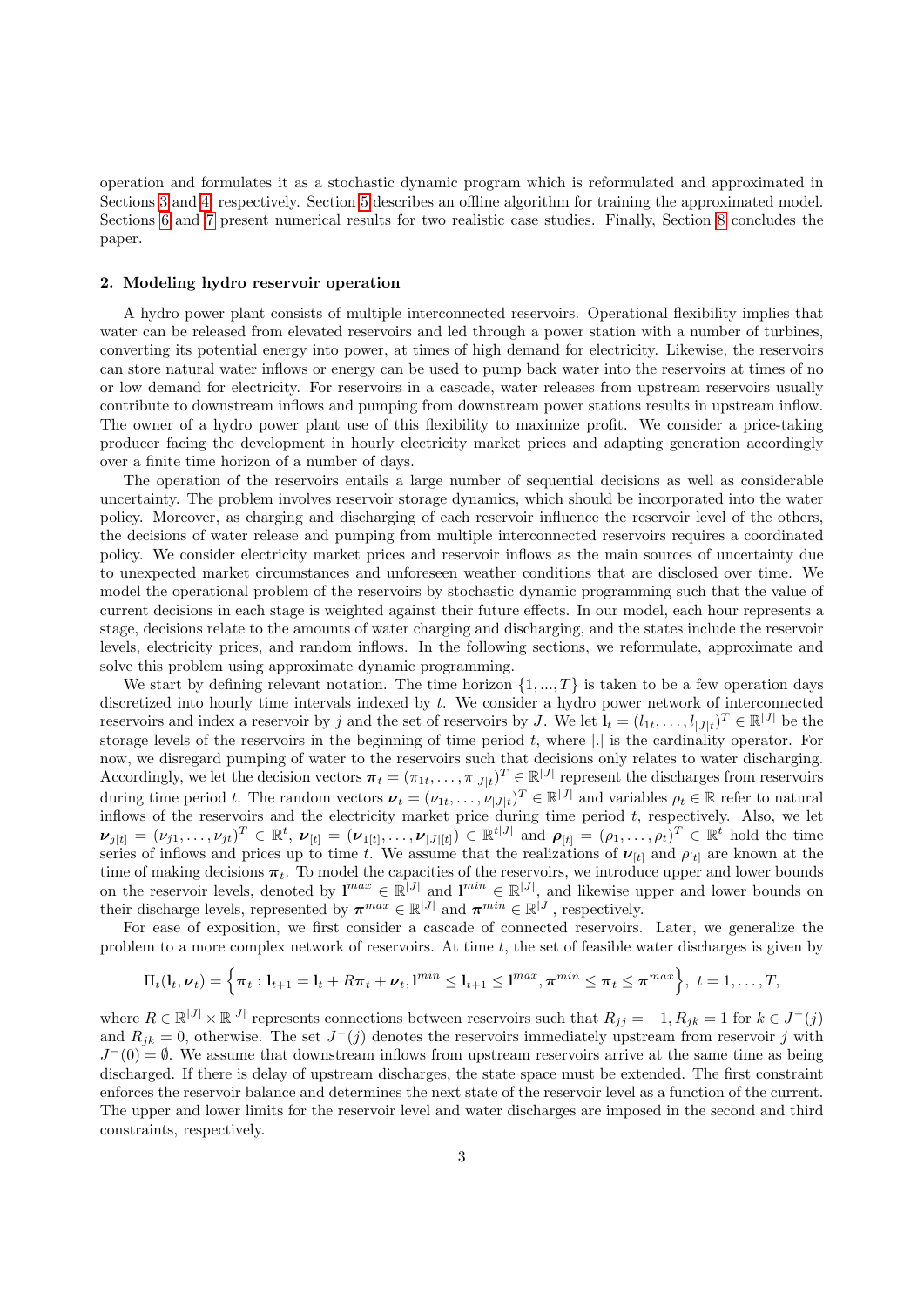The function  $G(\pi_t)$  determines the power generation level as a function of the water discharges. For simplicity, we assume that  $G(\pi_t)$  is a linear function of  $\pi_t$  (the following analysis in fact applies for convex functions) such that  $G(\pi_t) = \mathbf{g}^T \pi_t$  where  $\mathbf{g} = (g_1, \dots, g_{|J|})^T$  determines the conversion rates from water to power. This assumption is valid if each reservoir is connected to a single power station or to multiple power stations with the same conversion rates. At time t, the profit function is denoted  $C_t(\pi_t, \rho_t)$  and is given by

$$
C_t(\boldsymbol{\pi}_t, \mathbf{l}_t, \boldsymbol{\nu}_{[t]}, \boldsymbol{\rho}_{[t]}) = \rho_t G(\boldsymbol{\pi}_t), \ t = 1, \ldots, T-1
$$

and

$$
C_T(\boldsymbol{\pi}_T,\mathbf{l}_T,\boldsymbol{\nu}_{[T]},\boldsymbol{\rho}_{[T]})=\rho_T G(\boldsymbol{\pi}_T)+\mathbb{E}\Big[\rho_{T+1}\Big|\boldsymbol{\rho}_{[T]}\Big]G(\mathbf{l}_{T+1}),
$$

where  $\mathbf{l}_{T+1} = \mathbf{l}_T + R\pi_T + \nu_T$ . If  $\rho_{T+1}$  is a random future value that reflects power prices beyond the time horizon, the profit at time T includes the expected future value of water in the reservoirs.

The problem is to determine feasible levels of water discharges  $(\pi_1, ..., \pi_T)$  that maximize expected accumulated profits over the time horizon, i.e.

<span id="page-3-2"></span><span id="page-3-1"></span>
$$
\max_{(\boldsymbol{\pi}_1,\ldots,\boldsymbol{\pi}_T)\in\Pi_1\times\cdots\times\Pi_T}\mathbb{E}\Big[\sum_{t=1}^T C_t(\boldsymbol{\pi}_t,\mathbf{l}_t,\boldsymbol{\nu}_{[t]},\boldsymbol{\rho}_{[t]})\Big].
$$

where the expectation operator  $\mathbb{E}[\cdot]$  is with respect to the joint distribution of  $\nu_{[T]}$  and  $\rho_{[T]}$ . We require that the decisions  $(\pi_1, ..., \pi_T)$  are adapted to the stochastic process  $\nu_1, \rho_1, ..., \nu_T, \rho_T$ , i.e. that  $\pi_t$  depends on the realization of  $\nu_{[t]}, \rho_{[t]}$  but not on future realizations.

#### 2.1. Formulation by stochastic dynamic programming

To formulate the operational problem of the hydro power network by stochastic dynamic programming, we let  $(l_t, \nu_{[t]}, \rho_{[t]})$  be the so-called pre-decision state at time t, including the reservoir levels *before* discharge decisions  $\pi_t$ , also referred to as actions, are made. Moreover, we let  $V_t(1_t, \nu_{[t]}, \rho_{[t]})$  denote the value of being in this state at time  $t$ .

By the principle of optimality, the value functions satisfy the Bellman equations

$$
V_t(\mathbf{l}_t, \nu_{[t]}, \rho_{[t]}) = \max_{\pi_t \in \Pi_t(\mathbf{l}_t, \nu_t)} \left\{ C_t(\pi_t, \mathbf{l}_t, \nu_{[t]}, \rho_{[t]}) + \mathbb{E} \left[ V_{t+1}(\mathbf{l}_{t+1}, \nu_{[t+1]}, \rho_{[t+1]}) \Big| \nu_{[t]}, \rho_{[t]} \right] \right\},
$$
  
\n
$$
t = 1, \dots, T,
$$
\n(1)

$$
V_{T+1}(\mathbf{l}_{T+1}, \nu_{[T+1]}, \rho_{[T+1]}) = 0,\tag{2}
$$

where  $\mathbb{E}[\cdot|\cdot]$  is the conditional expectation. By these equations, the value at time t depends on the current profit  $C_t(\bm{\pi}_t, \mathbf{l}_t, \bm{\nu}_{[t]}, \bm{\rho}_{[t]})$  resulting from current actions  $\bm{\pi}_t$  and the future value  $V_{t+1}(\mathbf{l}_{t+1}, \bm{\nu}_{[t+1]}, \bm{\rho}_{[t+1]}),$  also referred to as the future water value, which is random at time t.

Since the optimization problem of each stage involves an expected value in the objective function, it is a stochastic problem. Thus, the evaluation of an action involves the evaluation of the expectation. For instance, if the distribution is discrete with  $N$  realizations, this requires the evaluation of  $N$  future value functions. To avoid this, we use the post-decision state and reformulate the Bellman equations such that the optimal value of the optimization problem of each stage is random and the expectation is with respect to this optimal value. For each realization, it suffices to solve a deterministic optimization problem. This strategy is presented in the following section.

# <span id="page-3-0"></span>3. Post-decision reformulation

We start by presenting the reformulation of [\(1\)](#page-3-1)-[\(2\)](#page-3-2) using the post-decision state. Let  $\bar{V}_t$  be the value of the post-decision state  $(\bar{l}_t, \nu_{[t]}, \rho_{[t]})$  at time t, including the reservoir level immediately *after* making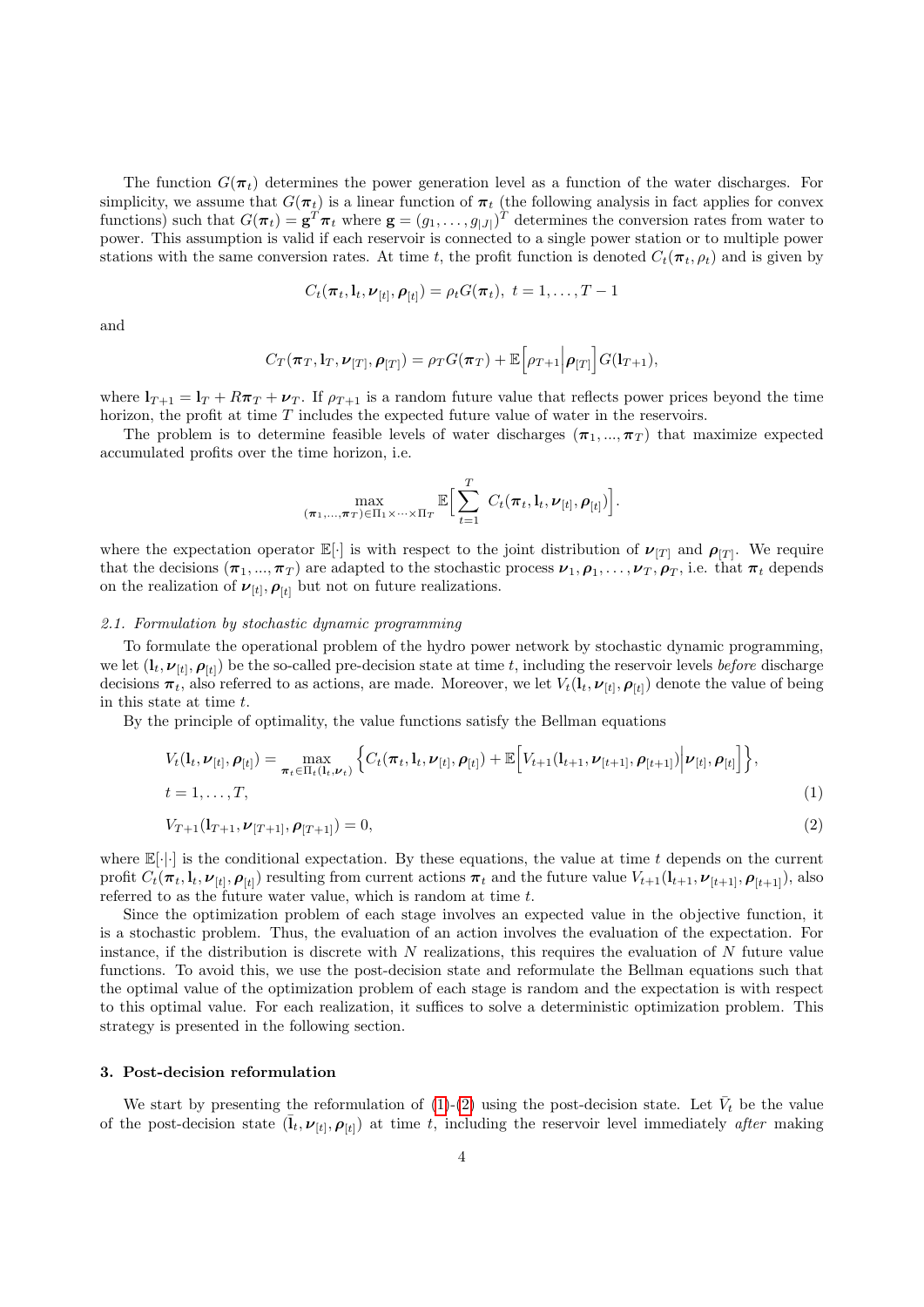

<span id="page-4-0"></span>Figure 1: Post-decision and pre-decision states illustrated for a decision tree. Solid lines correspond to discharge decisions and dotted lines to realizations of inflows. Square and circle nodes represent post-decision and pre-decision states, respectively.

<span id="page-4-1"></span>discharge decisions  $\pi_t$  but before the arrival of inflows  $\nu_t$ , i.e. with  $\bar{l}_t = l_t + R\pi_t$ , and thus,  $l_{t+1} = \bar{l}_t + \nu_t$ . Then,

$$
\bar{V}_{t}(\bar{l}_{t}, \nu_{[t]}, \rho_{[t]}) = \mathbb{E}\Big[V_{t+1}(l_{t+1}, \nu_{[t+1]}, \rho_{[t+1]})\Big|\nu_{[t]}, \rho_{[t]}\Big] \n= \mathbb{E}\Big[\max_{\pi_{t+1} \in \Pi_{t+1}(l_{t+1}, \nu_{t+1})} \Big\{C_{t+1}(\pi_{t+1}, l_{t+1}, \nu_{[t+1]}, \rho_{[t+1]}) + \mathbb{E}\Big[V_{t+2}(l_{t+2}, \nu_{[t+2]}, \rho_{[t+2]})\Big|\nu_{[t+1]}, \rho_{[t+1]}\Big]\Big\}\Big|\nu_{[t]}, \rho_{[t]}\Big] \n= \mathbb{E}\Big[\max_{\pi_{t+1} \in \Pi_{t+1}(\bar{l}_{t} + \nu_{t}, \nu_{t+1})} \Big\{C_{t+1}(\pi_{t+1}, \bar{l}_{t} + \nu_{t}, \nu_{[t+1]}, \rho_{[t+1]}) + \bar{V}_{t+1}(\bar{l}_{t+1}, \nu_{[t+1]}, \rho_{[t+1]})\Big\}\Big|\nu_{[t]}, \rho_{[t]}\Big],\n t = 0,...,T-1, \tag{3a}
$$

$$
\bar{V}_T(\bar{\mathbf{I}}_T, \boldsymbol{\nu}_{[T]}, \boldsymbol{\rho}_{[T]}) = \mathbb{E}\Big[V_{T+1}(\mathbf{I}_{T+1}, \boldsymbol{\nu}_{[T+1]}, \boldsymbol{\rho}_{[T+1]}) \Big| \boldsymbol{\nu}_{[T]}, \boldsymbol{\rho}_{[T]}\Big] = 0.
$$
\n(3b)

The difference between pre-decision and post-decision states is illustrated for a decision-tree in Fig. [1.](#page-4-0) Solid lines correspond to discharge decisions and dotted lines to realizations of inflows. Square and circle nodes represent post-decision and pre-decision states, respectively. As seen from the figure, the pre-decision reservoir level  $I_t$  defines the state at time t before we make decision  $\pi_t$ . Then, the post-decision reservoir level  $\bar{\mathbf{l}}_t$  defines the state at time t, immediately after we made the decision. Finally, the realization of the random vector  $v_t$  takes us to new pre-decision state  $l_{t+1}$ .

As in the pre-decision formulation, each stage involves an expected value. In the post-decision formulation, the expectation is with respect to an optimal value. if the distribution is discrete with N realizations, each stage requires N optimal values of deterministic optimization problems. Hence, we solve N optimization problems in each stage. The evaluation of an action, however, involves only a single evaluation of the future value function.

Since the strategy of using post-decision states mitigates the curse of dimensionality caused by evaluating an expectation, formulation [\(3\)](#page-4-1) may provide a computational advantage. In the remainder of the paper, we use the post-decision formulation.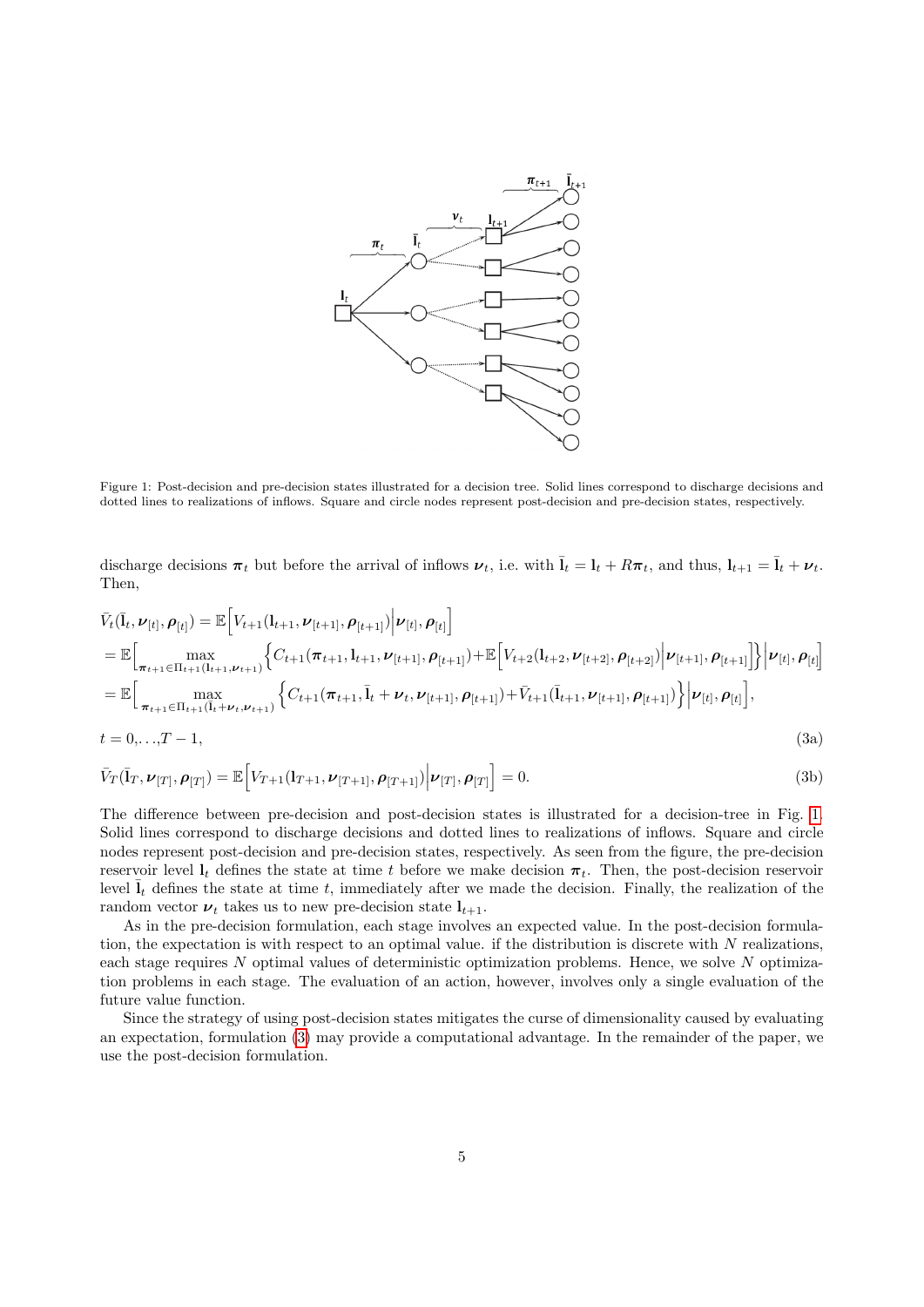# <span id="page-5-0"></span>4. Value function approximation

For  $t = 0, \ldots, T-1$ , let

$$
\bar{V}_t(\bar{\mathbf{l}}_t, \boldsymbol{\nu}_{[t]}, \boldsymbol{\rho}_{[t]}) = \mathbb{E}\Big[\bar{W}_t(\bar{\mathbf{l}}_t, \boldsymbol{\nu}_{[t+1]}, \boldsymbol{\rho}_{[t+1]}) \Big| \boldsymbol{\nu}_{[t]}, \boldsymbol{\rho}_{[t]}\Big]
$$

with

$$
\bar{W}_t(\bar{l}_t, \nu_{[t+1]}, \rho_{[t+1]}) = \max_{\pi_{t+1} \in \Pi_{t+1}(\bar{l}_t + \nu_t, \nu_{t+1})} \left\{ C_{t+1}(\pi_{t+1}, \bar{l}_t + \nu_t, \nu_{[t+1]}, \rho_{[t+1]}) + \bar{V}_{t+1}(\bar{l}_{t+1}, \nu_{[t+1]}, \rho_{[t+1]}) \right\},\,
$$

and

$$
\Pi_{t+1}(\bar{l}_t + \nu_t, \nu_{t+1}) = \left\{ \pi_{t+1} : \bar{l}_{t+1} = \bar{l}_t + \nu_t + R\pi_{t+1}, \mathbf{l}^{min} \leq \bar{l}_{t+1} + \nu_{t+1} \leq \mathbf{l}^{max}, \pi^{min} \leq \pi_{t+1} \leq \pi^{max} \right\}.
$$

In the following, we assume that the dynamics of prices and inflows are given by the moving average autoregressive (ARMA) processes

$$
\rho_{t+1} = \boldsymbol{\theta}_{[t]}^T \boldsymbol{\rho}_{[t]} + \boldsymbol{\eta}_{[t+1]}^T \boldsymbol{\epsilon}_{[t+1]}, \ \nu_{jt+1} = \boldsymbol{\psi}_{j[t]}^T \boldsymbol{\nu}_{j[t]} + \boldsymbol{\phi}_{j[t+1]}^T \boldsymbol{\xi}_{j[t+1]}
$$

with  $\boldsymbol{\theta}_{[t]} = (\theta_1, \dots, \theta_t)^T, \boldsymbol{\eta}_{[t]} = (\eta_1, \dots, \eta_t)^T \in \mathbb{R}^t$  and  $\epsilon_t \in \mathbb{R}$  i.d.d. random variables and with  $\boldsymbol{\psi}_{j[t]} =$  $(\psi_{j1},\ldots,\psi_{jt})^T, \phi_{j[t]} = (\phi_{j1},\ldots,\phi_{jt})^T \in \mathbb{R}^t$  and  $\xi_{jt} \in \mathbb{R}$  i.d.d for  $j = 1,\ldots,|J|$ . A compact form of the inflow time series is  $\nu_{t+1} = \text{diag}(\psi_{[t]}^T \nu_{[t]} + \eta_{[t+1]}^T \xi_{[t+1]})$  where  $\psi_{[t]} = (\psi_{1[t]}, \dots, \psi_{|J|[t]}), \phi_{[t]} =$  $(\bm{\phi}_{1[t]},\ldots,\bm{\phi}_{|J|[t]}),\bm{\xi}_{[t]}=(\bm{\xi}_{1[t]},\ldots,\bm{\xi}_{|J|[t]})\in\mathbb{R}^{t|J|}.$ 

With this assumption

$$
\bar{V}_t(\bar{\mathbf{I}}_t, \boldsymbol{\nu}_{[t]}, \boldsymbol{\rho}_{[t]}) = \mathbb{E}\Big[\bar{W}_t(\bar{\mathbf{I}}_t, \boldsymbol{\nu}_{[t]}, \text{diag}(\boldsymbol{\psi}_{[t]}^T \boldsymbol{\nu}_{[t]} + \boldsymbol{\eta}_{[t+1]}^T \boldsymbol{\xi}_{[t+1]}), \boldsymbol{\rho}_{[t]}, \boldsymbol{\theta}_{[t]}^T \boldsymbol{\rho}_{[t]} + \boldsymbol{\eta}_{[t+1]}^T \boldsymbol{\epsilon}_{[t+1]})\Big]
$$

where the expectation is with respect to  $\epsilon_{t+1}$  and  $\xi_{t+1}$  and

$$
\bar{W}_{t}(\bar{\mathbf{l}}_{t},\nu_{[t]},\text{diag}(\psi_{[t]}^{T}\nu_{[t]}+\eta_{[t+1]}^{T}\xi_{[t+1]}),\rho_{[t]},\theta_{[t]}^{T}\rho_{[t]}+\eta_{[t+1]}^{T}\epsilon_{[t+1]})
$$
\n
$$
=\max_{\pi_{t+1}\in\Pi_{t+1}(\mathbf{I}_{t}+\nu_{t},\text{diag}(\psi_{[t]}^{T}\nu_{[t]}+\eta_{[t+1]}^{T}\xi_{[t+1]}))}\left\{C_{t+1}(\pi_{t+1},\bar{\mathbf{l}}_{t}+\nu_{t},\nu_{[t]},\text{diag}(\psi_{[t]}^{T}\nu_{[t]}+\eta_{[t+1]}^{T}\xi_{[t+1]}),\rho_{[t+1]}^{T}\epsilon_{[t+1]}),\rho_{[t+1]}^{T}\epsilon_{[t+1]}^{T}\epsilon_{[t+1]}+\eta_{[t+1]}^{T}\epsilon_{[t+1]})+\bar{V}_{t+1}(\bar{\mathbf{l}}_{t+1},\nu_{[t]},\text{diag}(\psi_{[t]}^{T}\nu_{[t]}+\eta_{[t+1]}^{T}\xi_{[t+1]}),\rho_{[t]},\theta_{[t]}^{T}\rho_{[t]}+\eta_{[t+1]}^{T}\epsilon_{[t+1]})\right\}
$$

and

$$
\Pi_{t+1}(\bar{\mathbf{I}}_{t} + \boldsymbol{\nu}_{t}, \text{diag}(\boldsymbol{\psi}_{[t]}^{T} \boldsymbol{\nu}_{[t]} + \boldsymbol{\eta}_{[t+1]}^{T} \boldsymbol{\xi}_{[t+1]})) = \left\{ \boldsymbol{\pi}_{t+1} : \bar{\mathbf{I}}_{t+1} = \bar{\mathbf{I}}_{t} + \boldsymbol{\nu}_{t} + R \boldsymbol{\pi}_{t+1}, \mathbf{I}^{min} \leq \bar{\mathbf{I}}_{t+1} + \text{diag}(\boldsymbol{\psi}_{[t]}^{T} \boldsymbol{\nu}_{[t]} + \boldsymbol{\eta}_{[t+1]}^{T} \boldsymbol{\xi}_{[t+1]}) \leq \mathbf{I}^{max}, \boldsymbol{\pi}^{min} \leq \boldsymbol{\pi}_{t+1} \leq \boldsymbol{\pi}^{max} \right\}.
$$

We now prove that  $\bar{V}_t(\bar{\mathbf{I}}_t, \nu_{[t]}, \rho_{[t]})$  is concave piece-wise linear in the reservoir levels and inflows. Based on that, we derive an upper bound for the post-decision value function, which is a linear function of the reservoir level and inflows.

**Proposition 1.** For fixed  $\rho_{[t]}$ , the value function  $\bar{V}_t(\bar{l}_t, \nu_{[t]}, \rho_{[t]})$  is concave and piece-wise linear in  $(\bar{l}_t, \nu_{[t]})$ for  $t = 1, ..., T$ .

*Proof.* Recall that  $\bar{V}_T(\bar{\mathbf{I}}_T, \boldsymbol{\nu}_{[T]}, \boldsymbol{\rho}_{[T]}) = 0$  for all  $(\bar{\mathbf{I}}_T, \boldsymbol{\nu}_{[T]})$ .

Assume that  $\overline{V}_{t+1}(\overline{I}_{t+1}, \nu_{[t+1]}, \rho_{[t+1]})$  is concave and piece-wise linear in  $(\overline{I}_{t+1}, \nu_{[t+1]})$ . Since  $\overline{I}_{t+1}$  $\overline{\mathbf{I}}_t + \boldsymbol{\nu}_t + R\boldsymbol{\pi}_{t+1}$  and  $\boldsymbol{\nu}_{t+1} = \text{diag}(\boldsymbol{\psi}_{[t]}^T \boldsymbol{\nu}_{[t]} + \boldsymbol{\eta}_{[t+1]}^T \boldsymbol{\xi}_{[t+1]}), \ \overline{V}_{t+1}$  is concave and piece-wise linear in  $(\overline{\mathbf{I}}_t, \boldsymbol{\nu}_{[t]})$ for fixed  $\epsilon_{t+1}$  and  $\xi_{t+1}$ . Thus,  $\bar{W}_t$  is the optimal value of a linear program in which  $(\bar{l}_t, \nu_{[t]})$  appears in the right-hand side of its constraints and as a result, it is concave and piece-wise linear in  $(\bar{\mathbf{l}}_t, \bar{\mathbf{\nu}}_{[t]})$  for fixed  $\epsilon_{t+1}$ and  $\xi_{t+1}$ . Moreover, the expectation over  $\epsilon_{t+1}$  and  $\xi_{t+1}$  preserves the concavity and piece-wise linearity. As a result,  $\overline{V}_t(\overline{\mathbf{I}}_t, \boldsymbol{\nu}_{[t]}, \boldsymbol{\rho}_{[t]})$  is concave and piece-wise linear in  $(\overline{\mathbf{I}}_t, \boldsymbol{\nu}_{[t]})$ .  $\Box$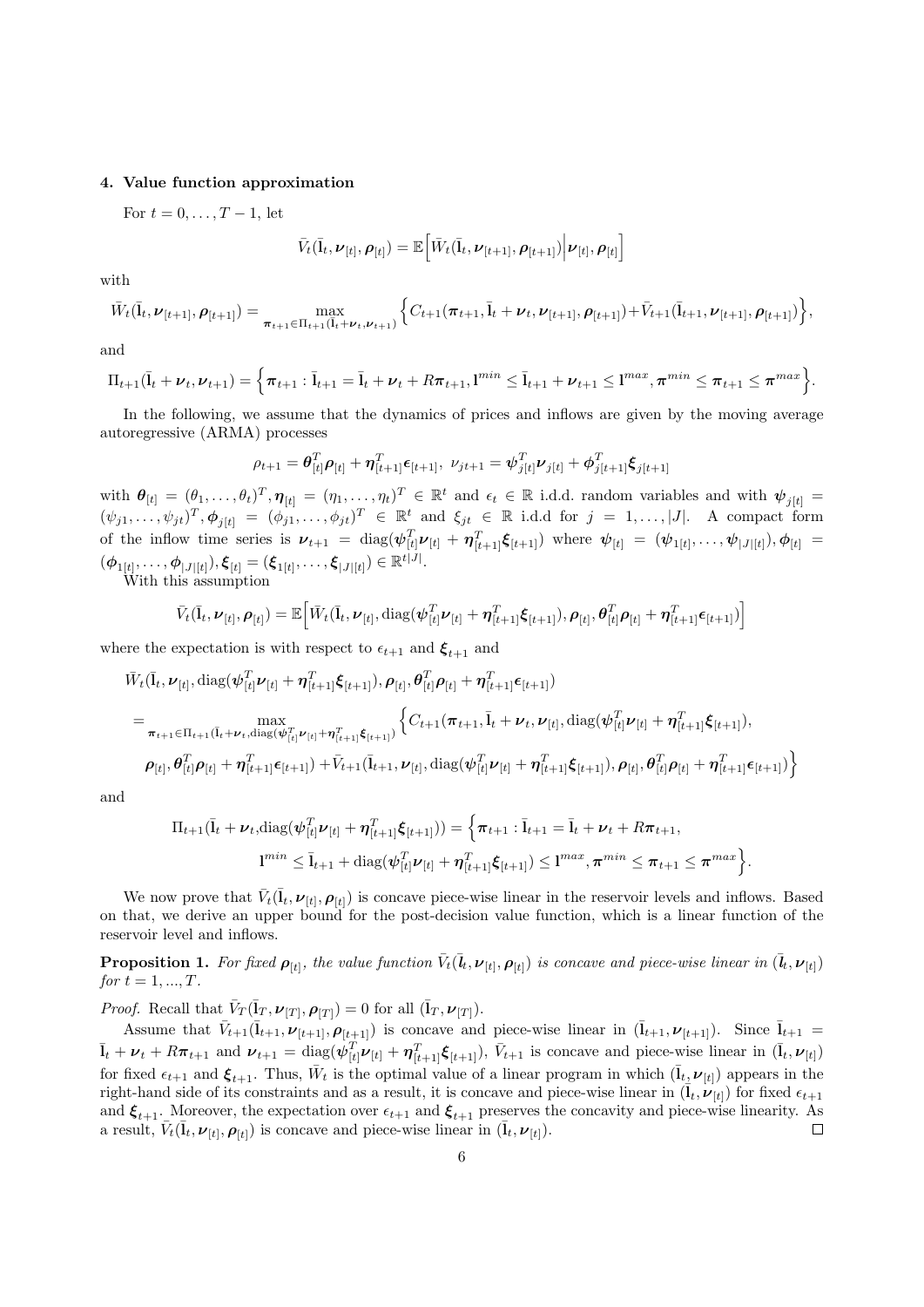We use the concavity and piece-wise linearity to derive a supporting hyperplane to  $\bar{V}_t$ , that is, an affine upper bounding function, which coincides with the value function in at least one point. By the supergradient inequality, in the point  $(\bar{l}_t^{n-1}, \nu_{[t]}^{n-1})$ , such hyperplane is given by

$$
\hat{V}_t(\bar{l}_t, \nu_{[t]}, \rho_{[t]}) = \bar{V}_t(\bar{l}_t^{n-1}, \nu_{[t]}^{n-1}, \rho_{[t]}) + \mathbf{a}_t^T(\bar{l}_t - \bar{l}_t^{n-1}) + \text{Tr}(\mathbf{b}_{[t]}^T(\nu_{[t]} - \nu_{[t]}^{n-1}))
$$

with  $\hat{V}_t(\bar{l}_t, \nu_{[t]}, \rho_{[t]}) \geq \bar{V}_t(\bar{l}_t, \nu_{[t]}, \rho_{[t]})$  and  $\hat{V}_t(\bar{l}_t^{n-1}, \nu_{[t]}^{n-1}, \rho_{[t]}) = \bar{V}_t(\bar{l}_t^{n-1}, \nu_{[t]}^{n-1}, \rho_{[t]})$ , where  $\mathbf{a}_t \in \mathbb{R}^{|J|}$  and  $\mathbf{b}_{[t]} \in \mathbb{R}^{t|J|}$  with

$$
a_{jt} \in \frac{\partial \bar{V}_t}{\partial l_{jt}}(\bar{l}_t^{n-1}, \nu_{[t]}^{n-1}, \rho_{[t]}), \ j \in J,
$$
  

$$
b_{js} \in \frac{\partial \bar{V}_t}{\partial \nu_{js}}(\bar{l}_t^{n-1}, \nu_{[t]}^{n-1}, \rho_{[t]}), \ j \in J, s = 1, \dots, t,
$$

where  $\partial \bar{V}_t / \partial l_{jt}$  and  $\partial \bar{V}_t / \partial \nu_{js}$  are components of a supergradient  $\partial V_t$ .

Approximating the post-decision value function by  $\hat{V}_{t+1}(\bar{l}_{t+1}, \nu_{[t+1]}, \rho_{[t+1]})$ , the optimization problem becomes

$$
\hat{W}_{t}(\bar{\mathbf{I}}_{t},\nu_{[t+1]},\rho_{[t+1]}) = \max_{\boldsymbol{\pi}_{t+1} \in \Pi_{t+1}(\bar{\mathbf{I}}_{t} + \nu_{t},\nu_{t+1})} \left\{ C_{t+1}(\boldsymbol{\pi}_{t+1},\bar{\mathbf{I}}_{t} + \nu_{t},\nu_{[t+1]},\rho_{[t+1]}) + \mathbf{a}_{t+1}^{T}(\bar{\mathbf{I}}_{t} + \nu_{t} + R\boldsymbol{\pi}_{t+1}) \right\} + \bar{V}_{t+1}(\bar{\mathbf{I}}_{t+1}^{n-1},\nu_{[t+1]}^{n-1},\rho_{[t+1]}) - \mathbf{a}_{t+1}^{T} \bar{\mathbf{I}}_{t+1}^{n-1} + \text{Tr}(\mathbf{b}_{[t+1]}^{T}(\nu_{[t+1]} - \nu_{[t+1]}^{n-1})),
$$

which involves a linear programming problem and the term  $\bar{V}_{t+1}(\bar{l}_{t+1}^{n-1}, \nu_{[t+1]}^{n-1}, \rho_{[t+1]}) - \mathbf{a}_{t+1}^T \bar{l}_{t+1}^{n-1}$  $-\text{Tr}\left(\mathbf{b}_{[t+1]}^T \boldsymbol{\nu}_{[t+1]}^{n-1}\right)$  which is constant with respect to  $(\bar{\mathbf{l}}_t, \boldsymbol{\nu}_{[t+1]})$ .

## <span id="page-6-0"></span>5. The training algorithm

In this section, we propose an offline training algorithm to learn supergradients of the post-decision value function. We let the initial components of the supergradients be  $\mathbf{a}_1^0, ..., \mathbf{a}_{T-1}^0$  and  $\mathbf{b}_{[1]}^0, ..., \mathbf{b}_{[T-1]}^0$  where  $\mathbf{a}_t^0 = (a_{1t}^0, \ldots, a_{|J|t}^0)^T$  and  $\mathbf{b}_{[t]}^0 = (\mathbf{b}_{1[t]}^0, \ldots, \mathbf{b}_{|J|[t]}^0)$ . The algorithm iterates over N training samples according to Algorithm [1.](#page-7-1) At iteration *n*, the algorithm uses a sample of inflows  $\nu_1^n, ..., \nu_T^n$  and prices  $\rho_1^n, ..., \rho_T^n$ . At time t, we use the sample values  $\nu_t^n$  and  $\rho_t^n$  and the current pre-decision reservoir level  $\overline{l}_t^n$  to sample the optimal value  $\hat{W}_t(\bar{\mathbf{I}}_t, \nu_{[t+1]}, \rho_{[t+1]})$ , given the approximation of the post-decision value,  $\hat{V}_t(\bar{\mathbf{I}}_t, \nu_{[t]}, \rho_{[t]})$ . This estimates the post-decision value  $\hat{V}_t^n(\bar{l}_t^n, \nu_{[t]}^n, \rho_{[t]}^n)$ , cf. Step 1.(a), and determines the next pre-decision reservoir level at time  $t + 1$ ,  $\overline{1}_{t+1}^n$ , cf. Step 1.(c).

At iteration *n*, we also update the estimate of the post-decision value  $\hat{V}_t^n(\bar{l}_t^n, \nu_{[t]}^n, \rho_{[t]}^n)$ . We do this by updating the components of  $\mathbf{a}_t^n$  and  $\mathbf{b}_{[t]}^n$  as follows:

$$
a_{jt}^{n} = (1 - \alpha_n)a_{jt}^{n-1} + \alpha_n(\hat{V}_t^n(\bar{I}_t^n + \mathbf{e}_j, \nu_{[t]}^n, \boldsymbol{\rho}_{[t]}^n) - \hat{V}_t^n(\bar{I}_{t+1}^n, \nu_{[t]}^n, \boldsymbol{\rho}_{[t]}^n)), \ j \in J
$$

and

$$
b_{js}^{n} = (1 - \alpha_{n})b_{js}^{n-1} + \alpha_{n}(\hat{V}_{t}^{n}(\bar{l}_{t}^{n}, \nu_{[t]}^{n} + \mathbf{e}_{js}, \rho_{[t]}^{n}) - \hat{V}_{t}^{n}(\bar{l}_{t}^{n}, \nu_{[t]}^{n}, \rho_{[t]}^{n})), \quad j \in J, s = 1, \ldots, t,
$$

where  $\mathbf{e}_j \in \mathbb{R}^{|J|}$  has 1 at the *j*th entry and zero otherwise, and  $\mathbf{e}_{js} \in \mathbb{R}^{|I|}$  matrix with 1 in the *j*th column and the sth row and zero otherwise, cf. Step 1.(b).

The determination of  $\mathbf{a}_t^n$  and  $\mathbf{b}_{[t]}^n$ , however, requires the solution of  $|J|+1$  and  $t|J|+1$  optimization problems, respectively. To reduce the number of optimization problems to solve in our computational experiments, we assume that  $\mathbf{b}_{[t-1]}^n = 0$  in time period t such that  $\text{Tr}(\mathbf{b}_{[t]}^T \boldsymbol{\nu}_{[t]}) = \mathbf{b}_t^T \boldsymbol{\nu}_t$ . As a result, we solve

$$
\hat{W}_{t}(\bar{\mathbf{l}}_{t},\nu_{[t+1]},\rho_{[t+1]}) = \max_{\boldsymbol{\pi}_{t+1} \in \Pi_{t+1}(\bar{\mathbf{l}}_{t} + \nu_{t},\nu_{t+1})} \left\{ C_{t+1}(\boldsymbol{\pi}_{t+1},\bar{\mathbf{l}}_{t} + \nu_{t},\nu_{[t+1]},\rho_{[t+1]}) + \mathbf{a}_{t+1}^{T}(\bar{\mathbf{l}}_{t} + \nu_{t} + R\boldsymbol{\pi}_{t+1}) \right\} + \bar{V}_{t+1}(\bar{\mathbf{l}}_{t+1}^{n-1},\nu_{[t+1]}^{n-1},\rho_{[t+1]}) - \mathbf{a}_{t+1}^{T} \bar{\mathbf{l}}_{t+1}^{n-1} + \mathbf{b}_{t+1}^{T}(\nu_{t+1} - \nu_{t+1}^{n-1}),
$$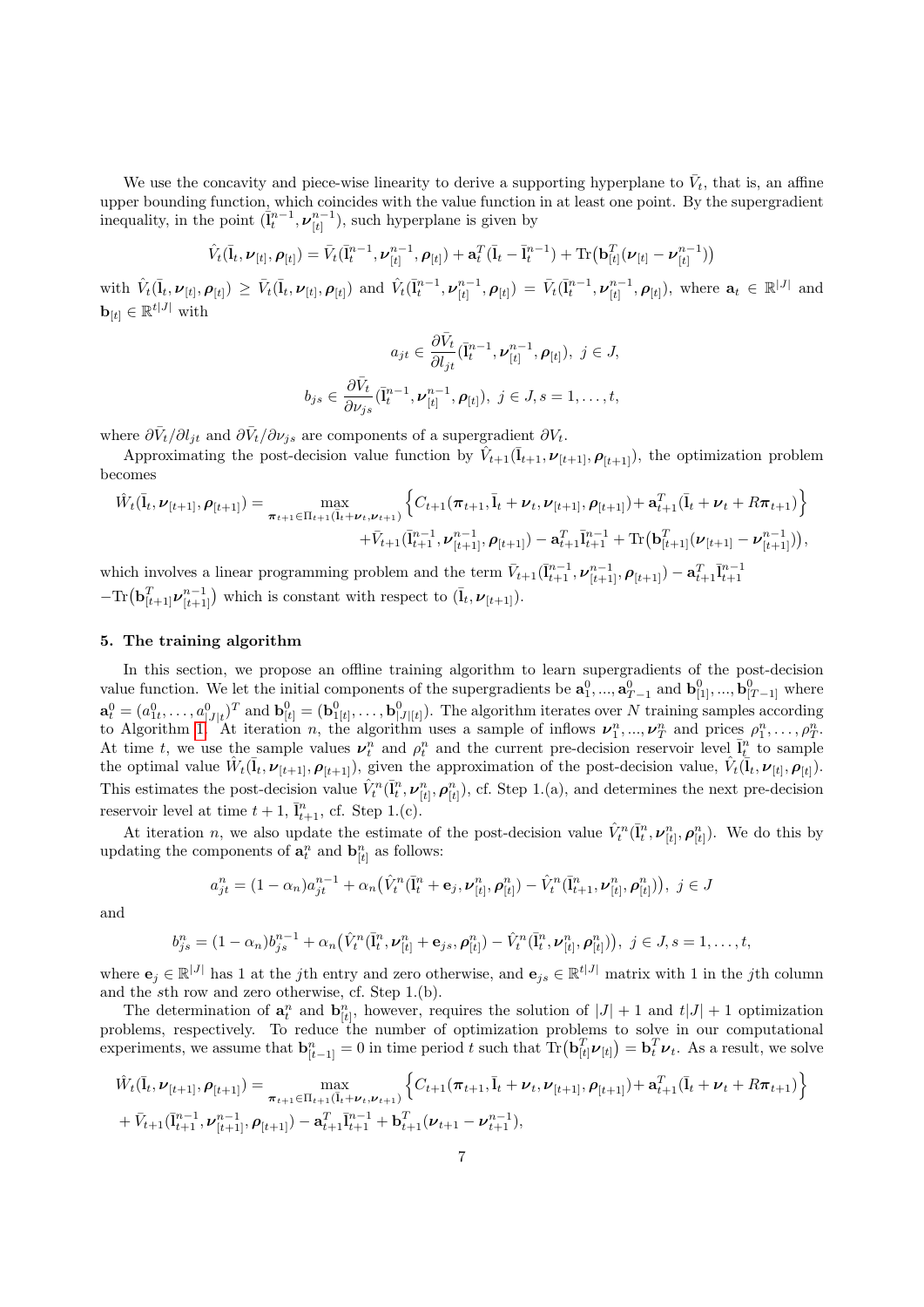where we update the elements of  $\mathbf{b}_t^n$  by

$$
b_{jt}^n=(1-\alpha_n)b_{jt}^{n-1}+\alpha_n\big(\hat{V}_t^n(\bar{\mathbf{I}}_t^n,\pmb{\nu}_{[t]}^n+\mathbf{e}_j,\pmb{\rho}_{[t]}^n)-\hat{V}_t^n(\bar{\mathbf{I}}_t^n,\pmb{\nu}_{[t]}^n,\pmb{\rho}_{[t]}^n)\big),\ j\in J.
$$

Unfortunately, with this assumption of the supergradient, we are no longer guaranteed an affine upper bound.

# Algorithm 1: Offline training

- <span id="page-7-1"></span>0. Initialize the estimate of the supergradients  $a_{jt}^0, b_{jt}^0, j \in J, t = 1, \ldots, T-1$  and the pre-decision state  $I_1^n = I_1, \nu_1^n = \nu_1, \rho_1^n = \rho_1, n = 1, ..., N$ . Let  $n = 1$ .
- 1. For  $t = 0, \ldots, T-1$ :
	- (a) (Sample the post-decision value) Solve

$$
\hat{V}_t^n(\mathbf{l}_t^n, \boldsymbol{\nu}_{[t]}^n, \boldsymbol{\rho}_{[t]}^n) = \max_{\boldsymbol{\pi}_{t+1} \in \Pi_{t+1}(\bar{\mathbf{l}}_t^n + \boldsymbol{\nu}_t^n, \boldsymbol{\nu}_{t+1}^n)} \left\{ C_{t+1}(\boldsymbol{\pi}_{t+1}, \bar{\mathbf{l}}_t^n + \boldsymbol{\nu}_t^n, \boldsymbol{\nu}_{[t+1]}^n, \boldsymbol{\rho}_{[t+1]}^n) + (\mathbf{a}_{t+1}^{n-1})^T (\bar{\mathbf{l}}_t^n + \boldsymbol{\nu}_t^n + R\boldsymbol{\pi}_{t+1}) \right\} + \bar{V}_{t+1}(\bar{\mathbf{l}}_{t+1}^{n-1}, \boldsymbol{\nu}_{[t+1]}^{n-1}, \boldsymbol{\rho}_{[t+1]}^{n-1}) - (\mathbf{a}_{t+1}^{n-1})^T \bar{\mathbf{l}}_{t+1}^{n-1} + (\mathbf{b}_{t+1}^{n-1})^T (\boldsymbol{\nu}_{t+1}^n - \boldsymbol{\nu}_{t+1}^{n-1}),
$$

and let  $\pi_{t+1}^n$  be an optimal solution.

(b) (Update the estimate of post-decision value) If  $t > 0$ , let

$$
a_{jt}^{n} = (1 - \alpha_{n})a_{jt}^{n-1} + \alpha_{n}(\hat{V}_{t}^{n}(\mathbf{l}_{t}^{n} + \mathbf{e}_{j}, \boldsymbol{\nu}_{[t]}^{n}, \boldsymbol{\rho}_{[t]}^{n}) - \hat{V}_{t}^{n}(\mathbf{l}_{t}^{n}, \boldsymbol{\nu}_{[t]}^{n}, \boldsymbol{\rho}_{[t]}^{n})), j \in J,
$$

and

$$
b_{jt}^n = (1 - \alpha_n)b_{jt}^{n-1} + \alpha_n(\hat{V}_t^n(\mathbf{l}_t^n, \nu_{[t]}^n + \mathbf{e}_j, \rho_{[t]}^n) - \hat{V}_t^n(\mathbf{l}_t^n, \nu_{[t]}^n, \rho_{[t]}^n)), \ j \in J.
$$

(c) Determine the next pre-decision state  $\mathbf{l}_{t+1}^n$  with

$$
\mathbf{l}^n_{t+1} = \bar{\mathbf{l}}^n_t + \boldsymbol{\nu}^n_t
$$

- 2. Let  $n := n + 1$ . If  $n \leq N$ , go to 1.
- 3. Return the estimates of the post-decision values  $\hat{V}_t^N, t = 0, \ldots, T$ .

For online optimization, we use the supergradients of the post-decision value function obtained as well as the constant terms  $\bar{V}_{t+1}(\bar{l}_{t+1}^N, \nu_{[t+1]}^N, \rho_{[t+1]}^N) - (\mathbf{a}_{t+1}^N)^T \bar{l}_{t+1}^N - (\mathbf{b}_{t+1}^N)^T \nu_{t+1}^N$  from the offline training algorithm. Thus, our online algorithm is identical to Algorithm [1,](#page-7-1) except that we skip Step 1.(b).

# <span id="page-7-0"></span>6. Computational results

In this section, we investigate the performance of the proposed ADP approach on a stylized version of a Norwegian hydro-power system [Fleten and Kristoffersen \(2007\)](#page-16-1) and on the more realistic case of the Swiss Kraftwerke Oberhasli AG hydro-power plant [Kraftwerke Oberhasli.](#page-16-19) Our focus is convergence and quality of solutions. Source code is run in Matlab, using the YALMIP toolbox with Gurobi solver 8.1.1, on a 16-GB RAM personal computer clocking at 3.1 GHz that are accessible in the online companion [Pourahmadi.](#page-16-20)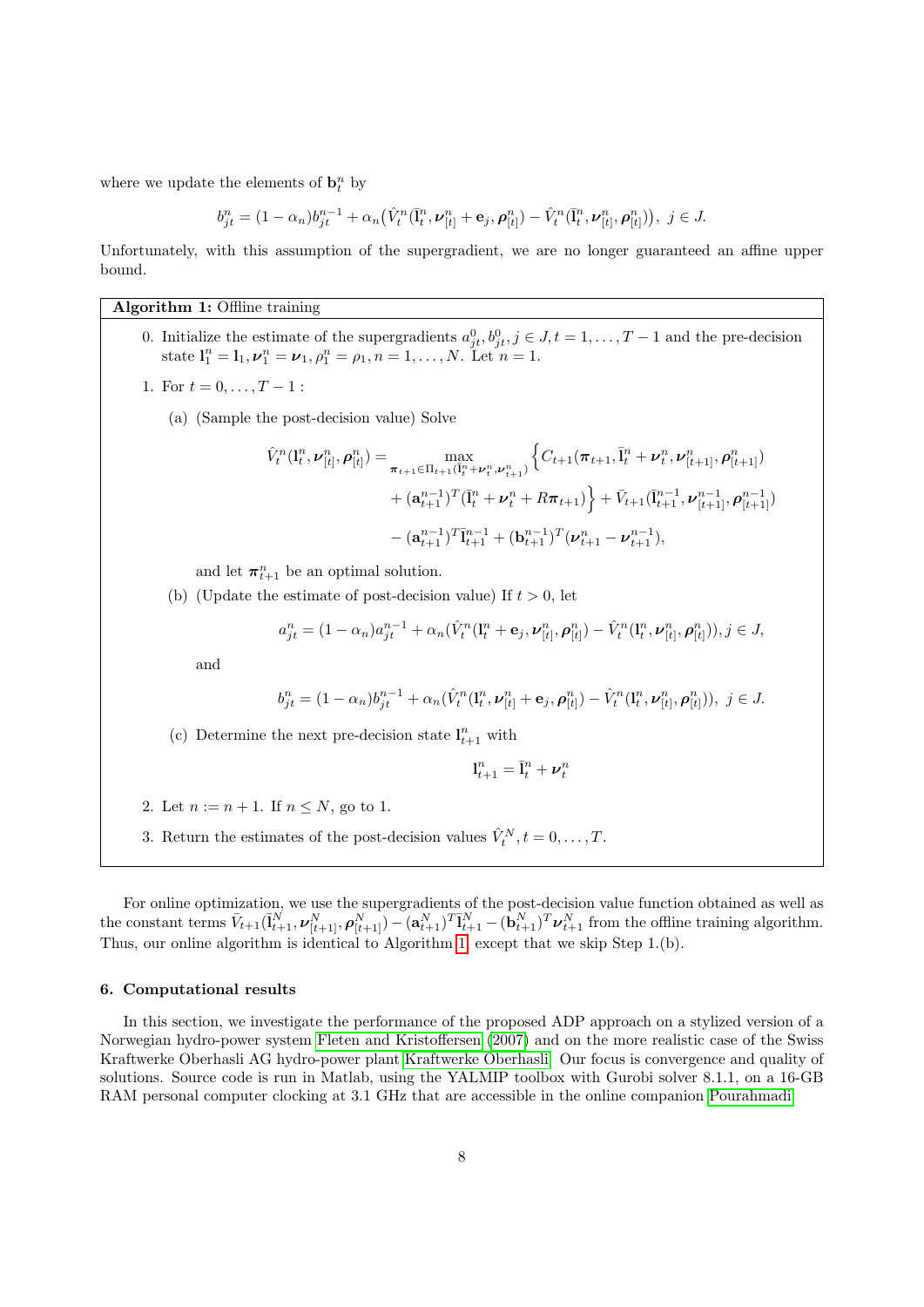| rapic 1. Data for appel and lower reservoirs. |                |                |                |                 |                   |
|-----------------------------------------------|----------------|----------------|----------------|-----------------|-------------------|
|                                               | Max reservoir  | Max reservoir  | Min reservoir  | Initial         | Rate of discharge |
| Reservoirs                                    | discharge      | capacity       | capacity       | reservoir level | to generation     |
|                                               | $(10^3 m^3/h)$ | $(10^3 m^3/h)$ | $(10^3 m^3/h)$ | $(10^3 m^3/h)$  | $(MWh/10^3m^3)$   |
| Upper reservoir                               | 57.96          | 1130           | 113            | 124.3           | 0.1101            |
| Lower reservoir                               | 121.36         | 1000           | 100            | 110             | 0.5051            |

<span id="page-8-0"></span>Table 1: Data for upper and lower reservoir.

#### 6.1. Input data

As a demonstration example, we consider a Norwegian hydro-power system consisting of a cascade of two reservoirs for a time horizon of 48 hours. The upper reservoir is fed by external water inflows from rivers, while the lower reservoir both receives water inflows from rivers and water releases from the upper reservoir. Moreover, each reservoir is connected to a power station in which electricity is generated by releasing the water through a turbine. Data for the technical parameters of the reservoirs are provided in Table [1.](#page-8-0) For the learning of the value function approximation and for out-of-sample analysis, we generate training and test samples, respectively, of market prices and water inflows from autoregressive processes. Each sample contains prices and inflows for 48 hours. We use the following models [\(4\)](#page-8-1) and [\(5\)](#page-8-2) from [Fleten](#page-16-0) [and Kristoffersen \(2008\)](#page-16-0) for generating the samples:

<span id="page-8-1"></span>
$$
(1 - \theta_1 B)(1 - B)(1 - B^{24})(1 - B^{168})\rho_t = (1 - \eta_1 B)(1 - \eta_{24} B)(1 - \eta_{168} B^{168})\epsilon_t, \quad t \in \mathbb{Z},
$$
 (4)

<span id="page-8-2"></span>
$$
(1 - \psi_1^j B)(1 - B)\nu_{jt} = (1 - \phi_1^j B - \phi_2^j B^2)(1 - \phi_{41}^j B^{41})\xi_{jt}, \quad j = 1, 2, t \in \mathbb{Z},
$$
\n<sup>(5)</sup>

where B is the backshift operator, e.g.  $B^i \rho_t = \rho_{t-i}$ .

We assume that the stochastic processes of prices and inflows are uncorrelated. The parameter estimates of [\(4\)](#page-8-1) are  $\theta_1 = 0.6874, \eta_1 = 0.9234, \eta_{24} = 0.8502, \eta_{168} = 0.9665$ , and those of [\(5\)](#page-8-2) are  $\psi_1^1 = 0.9899, \phi_1^1 = 0.9899$ 1.3156,  $\phi_2^1 = -0.3504$ ,  $\phi_{41}^1 = 0.8424$  for the upstream reservoir and  $\psi_1^2 = 0.9775$ ,  $\phi_1^2 = 1.4442$ ,  $\phi_2^2 =$  $-0.5509, \phi_{41}^2 = 0.8304$  for the downstream reservoir. The random variables  $\epsilon_t$  in [\(4\)](#page-8-1) and  $\xi_{1t}$  and  $\xi_{2t}$  in [\(5\)](#page-8-2) are independent and identically Normally distributed over time with zero means and standard deviations of 0.2369, 0.6549 and 0.1646, respectively. The correlation between  $\xi_{1t}$  and  $\xi_{2t}$  is 0.0417. We consider the initial value of prices and inflows equal to 20  $\frac{8}{MWh}$  and 50  $10^3m^3/h$ , respectively.

#### 6.2. Convergence and running time

To provide numerical evidence of convergence, we compare the performance of the algorithm for a varying number of training samples. The initial learning rate  $\alpha$  is set to 0.5. Fig. [2](#page-9-0) depicts the estimated post-decision values,  $\hat{V}_t, t = 0, \ldots, 48$ , for the last five samples out of 100 and 1000 samples, respectively. Moreover, Fig. [3](#page-9-1) shows the standard deviation of the last five samples out of 100, 200, 500, and 1000 samples. As it can be observed, the estimates vary much less, the larger the number of samples. In fact, the average standard deviation decreases from 16.87% of the mean (100 samples) to 3.50% of the mean (1000 samples). Clearly, a larger number of samples results in a better convergence. This is, however, at the expense of higher computational time. Fig. [4](#page-10-0) depicts the running time of the ADP algorithm as a function of the sample size. As expected, the running time is seen to increase linearly with the number of samples. With 500 samples, the running time is approx. an hour. To investigate how convergence depends on the learning rate  $\alpha$ , we finally vary this parameter. Fig. [5](#page-11-0) illustrates the importance of parameter tuning.

We confirm convergence towards the exact optimal value in a deterministic setting. The deterministic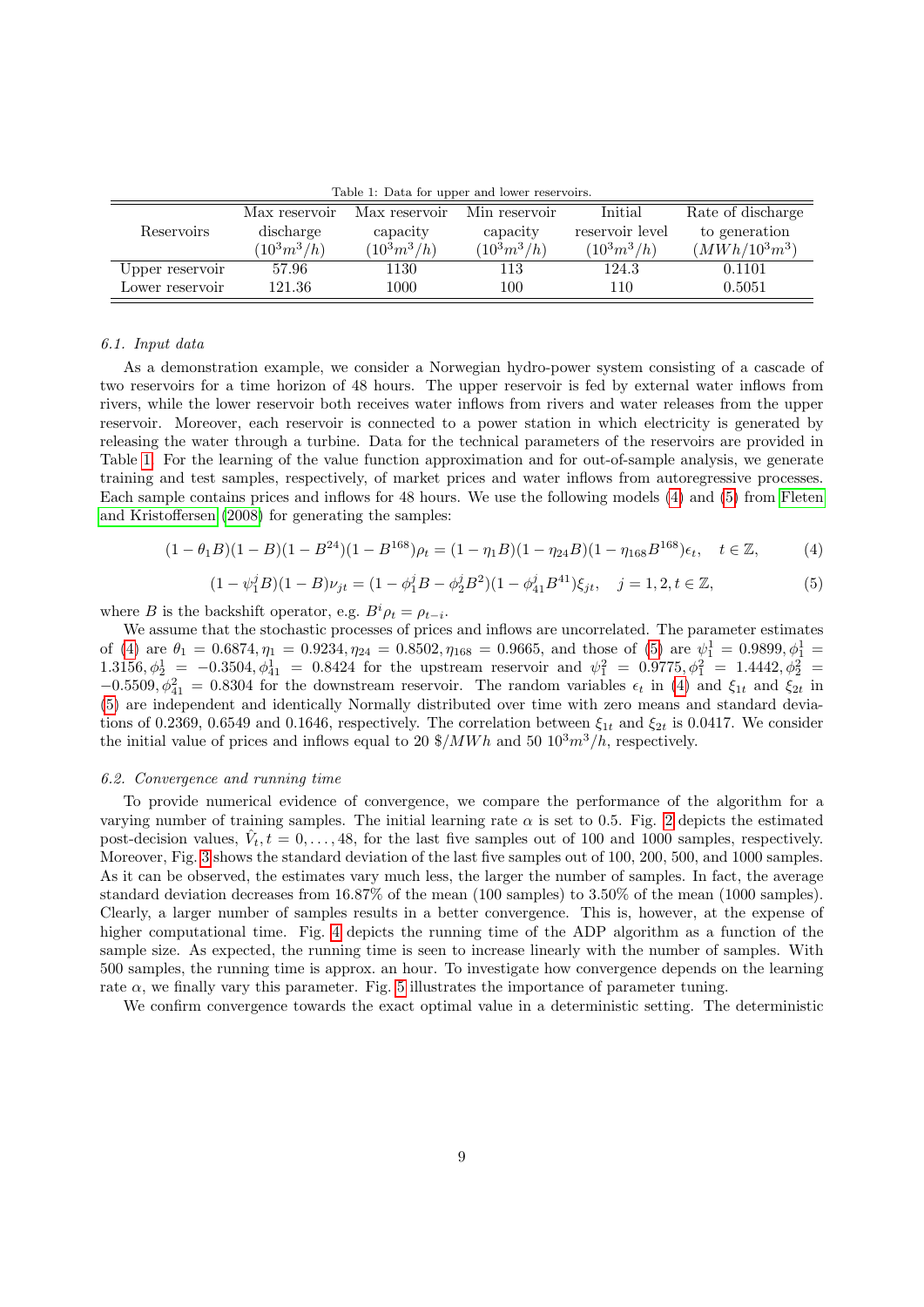

<span id="page-9-0"></span>Figure 2: Estimate of post-decision values over 48 hours for the last five samples out of 100 and 1000 samples.



<span id="page-9-1"></span>Figure 3: Standard deviation of last five samples out of 100, 200, 500, and 1000 samples.

reservoir problem is equivalent to the following linear programming (LP) formulation:

$$
\max \sum_{t=1}^{T} \rho_t \mathbf{g}^T \boldsymbol{\pi}_t + \rho_{T+1} \mathbf{g}^T \mathbf{l}_{T+1}
$$
\n(6a)

$$
\text{st} \quad \mathbf{l}_{t+1} = \mathbf{l}_t + R\boldsymbol{\pi}_t + \boldsymbol{\nu}_t, \qquad t = 1, \dots, T
$$

<span id="page-9-2"></span>
$$
1^{min} \le l_{t+1} \le 1^{max}, \qquad t = 1, \dots, T \tag{6b}
$$

$$
\pi^{min} \leq \pi_t \leq \pi^{max}, \qquad t = 1, \dots, T. \tag{6c}
$$

The formulation is exact in the sense that it does not involve any approximation. Using the same sample of prices and inflows, we both solve the LP problem and run the ADP algorithm for 200 iterations. We compare the exact and estimated post-decision value at time  $t = 0$ ,  $\hat{V}_0$ , from LP and ADP, respectively. By repeating the procedure for ten samples, we obtain an average inaccuracy of 1%. With the computational challenges of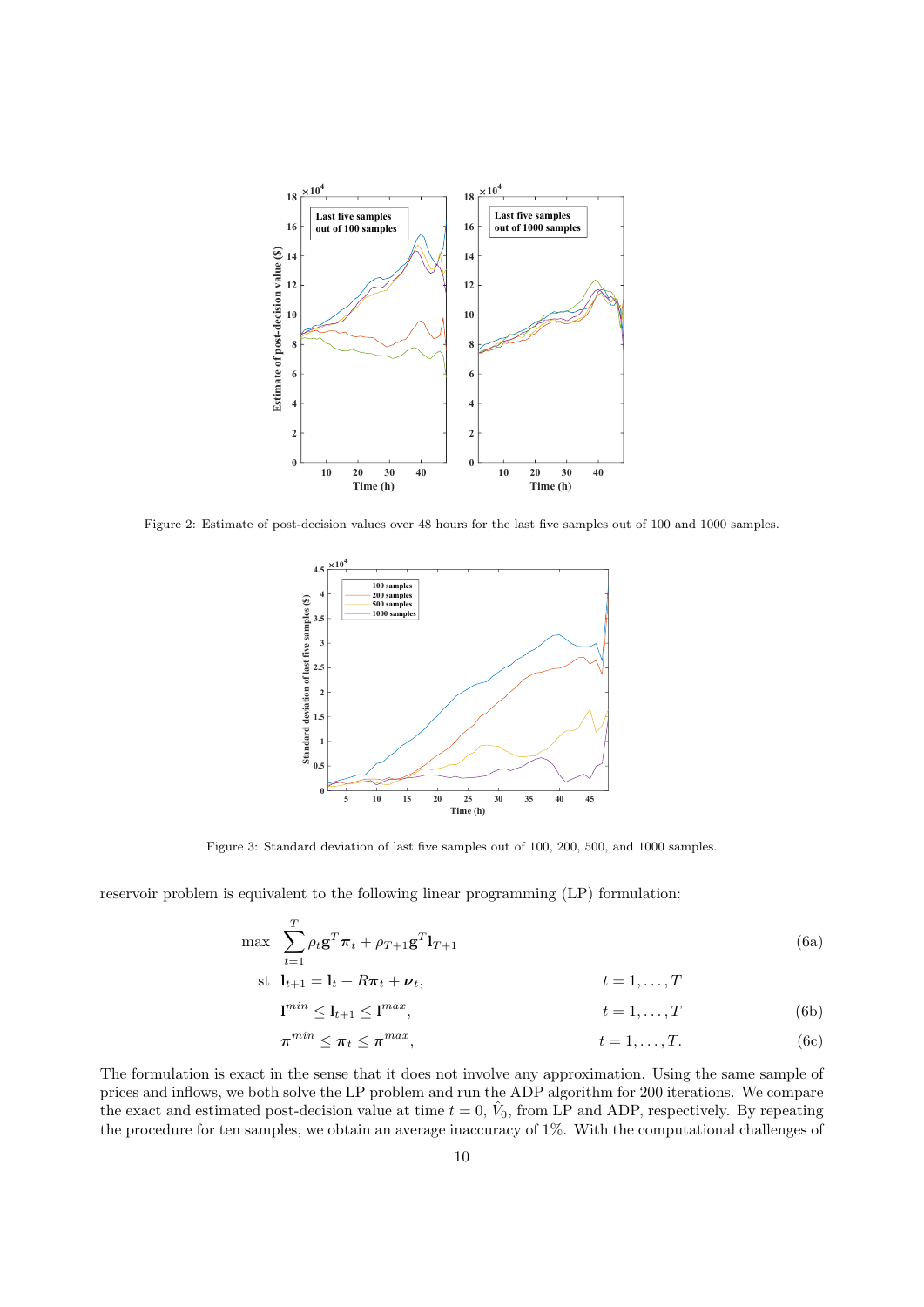

<span id="page-10-0"></span>Figure 4: Running time for 500, 1000, 1500, 2000, 2500, and 3000 samples.

stochastic programming, a comparison between an exact LP formulation and the ADP approach is feasible only for the deterministic problem.

#### 6.3. The quality of solutions

For the analysis of the solutions, we first run the offline ADP algorithm to train the supergradients of the post-decision value functions, using 1,000 training samples. Next, we fix  $a_t$  and  $b_t$  to the values obtained from the last iteration of the offline algorithm and run the online algorithm to obtain an optimal solution  $(\pmb{\pi}^*_1,...,\pmb{\pi}^*_T)$  for each sample.

Figs. [6](#page-11-1) and [7](#page-12-0) illustrate the discharging and reservoir levels for an arbitrary sample of prices and external inflows. As expected, the reservoirs start discharging as the price increases. The upper reservoir starts releasing water at lower prices than the lower reservoir, since upstream water releases can be used to produce power in the upper power station, but continue downstream and can likewise be used to produce in the lower power station. At high prices, the lower reservoir naturally releases more water than the upper reservoir. Due to external inflows, the reservoir levels increase when no discharging occurs. In spite of inflows, however, the reservoir levels decrease when discharging. For the lower reservoir, inflows consist of external inflows and the water from the upper reservoir. Thus, its reservoir level will increase at a higher speed when the upper reservoir discharges. Since reservoir discharges are not only affected by prices but also by external inflows, the upper reservoir cannot keep discharging at its maximum level as the inflow decreases, since there is insufficient water in the reservoir. Consequently, this reservoir hits its minimum reservoir level.

To quantify in-sample and out-of-sample performance of the solutions, we compute the average of the post-decision value at  $t = 0$  over all samples. We carry out this calculation for samples of both training and test data sets, to derive so-called the in-sample and out-of-sample values, respectively, see the second and third column of Table [2.](#page-12-1) The difference between the in-sample and out-of-sample values is on average 0.05%, indicating stability of the profit estimation.

To further assess the quality of solutions, we compare the estimate from the ADP algorithm with the socalled wait-and-see value. A deterministic wait-and-see problem assumes perfect information is available and represented by a sample. The wait-and-see value is the expected value of having such perfect information, i.e. the average optimal value over all samples or wait-and-see problems. We use the samples of both test and training data set to compute the wait-and-see value, and solve the deterministic linear program [\(6\)](#page-9-2) for each sample. Using the test data set, the value is equal to  $7.7072 \times 10^4$  whereas this value varies for different number of training samples, e.g. it is  $7.7052 \times 10^4$  when using 5000 samples. It is observed that the difference between ADP and wait-and-see values is less than 2%.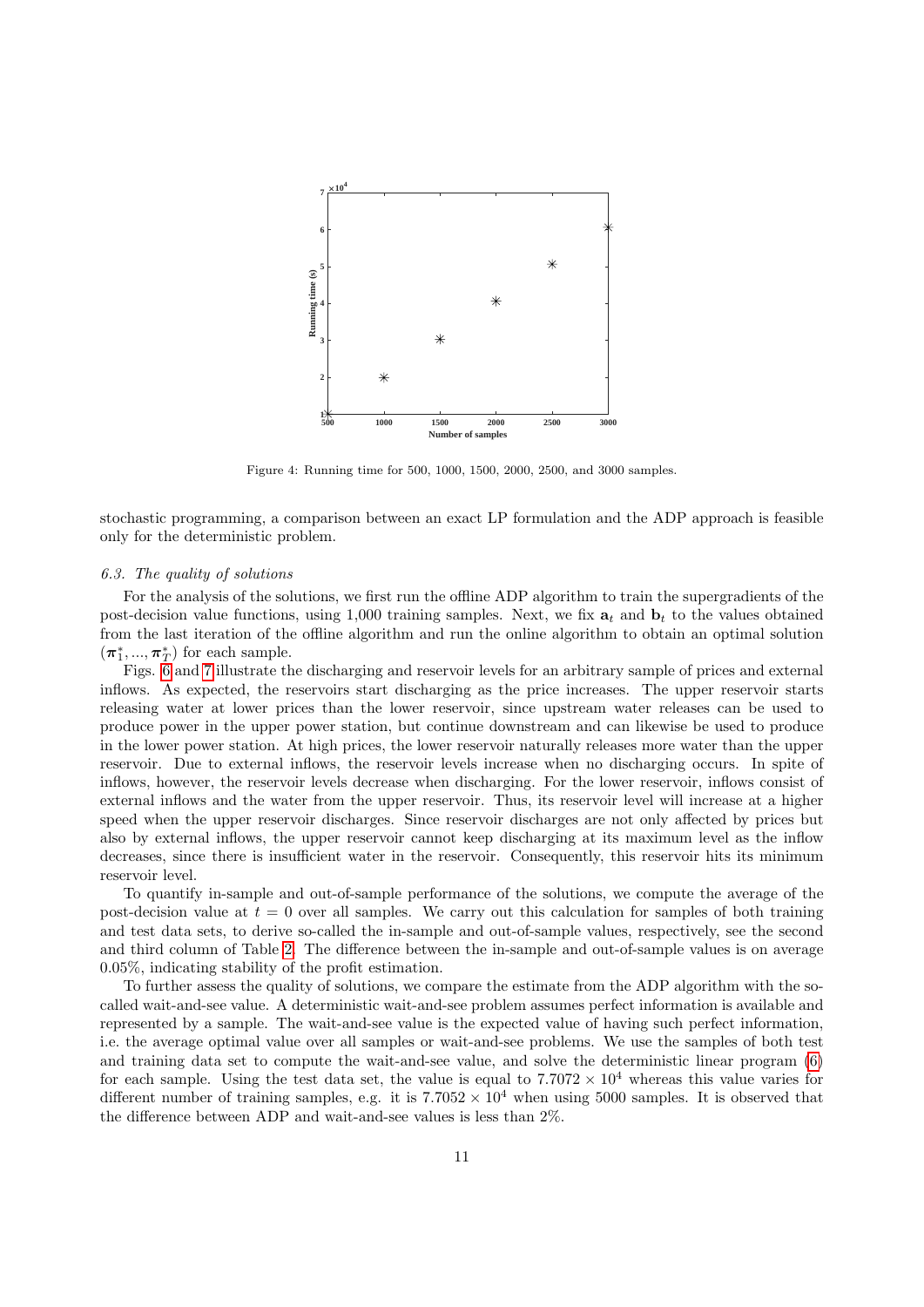

<span id="page-11-0"></span>Figure 5: Convergence for different values of  $\alpha$ .



<span id="page-11-1"></span>Figure 6: Reservoir discharge and reservoir level with respect to prices and external inflows for sample number 900.

# 6.4. Approximation

To demonstrate the fact that profit accurate estimation not only depends on the current reservoir level but also on future inflows, we compare two cases wherein the term  $\mathbf{b}_t^T \boldsymbol{\nu}_t$  in the offline and online algorithms is excluded (E) and included (I), respectively. In the deterministic problem, i.e. considering only one sample, the  $\hat{V}_0$  obtained from the ADP approach is  $5.7580 \times 10^4$  in case E while it is  $8.2257 \times 10^4$  in case I. Similarly,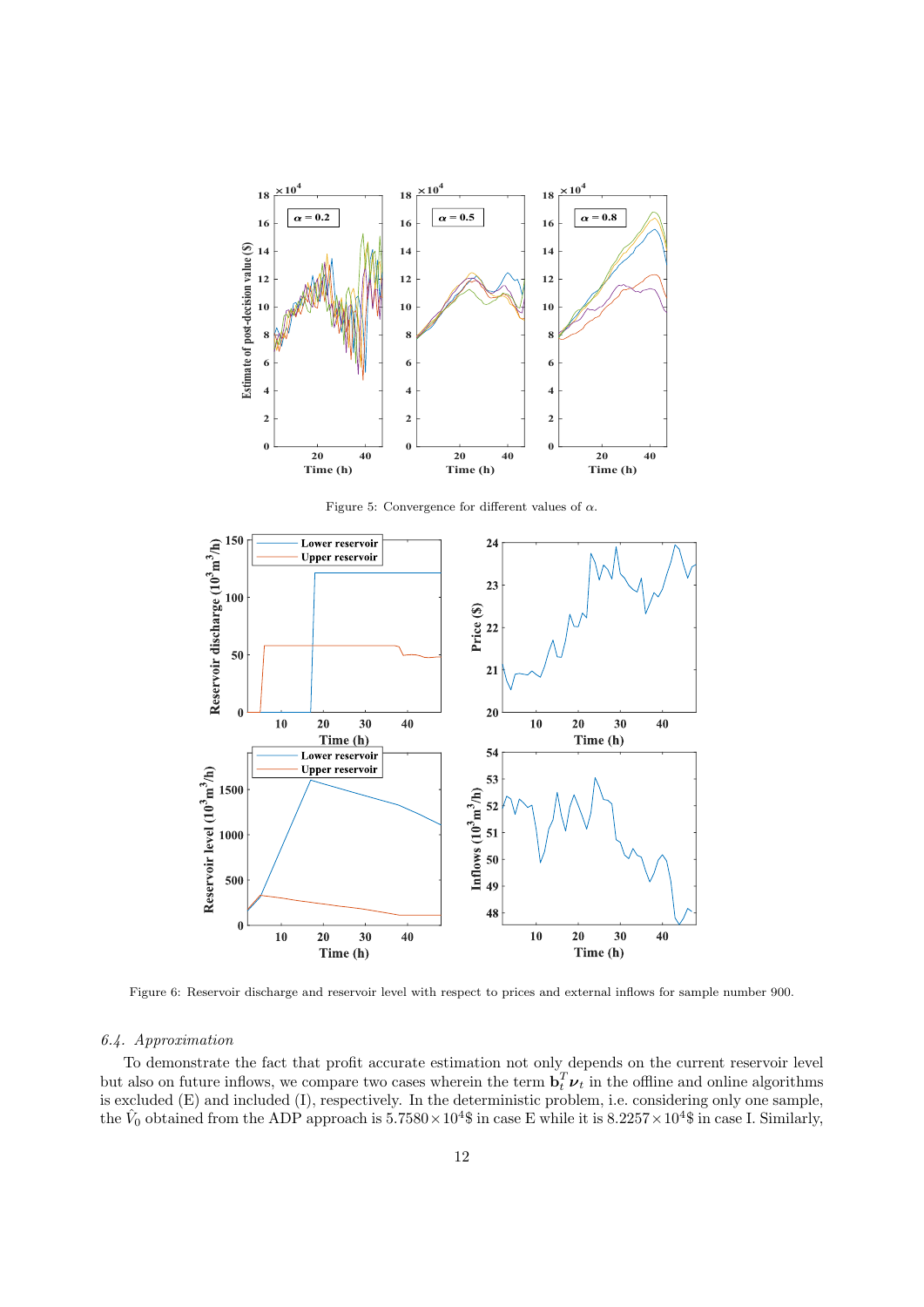

<span id="page-12-0"></span>Figure 7: Reservoir discharge and reservoir level with respect to prices and external inflows for sample number 927.

| rable 2. Estimates of the post-decision value obtained from the ADT approach. |                              |                                  |              |  |  |
|-------------------------------------------------------------------------------|------------------------------|----------------------------------|--------------|--|--|
| Number of samples                                                             | In-sample $(\times 10^4$ \$) | Out-of-sample $(\times 10^4$ \$) | Diff. $(\%)$ |  |  |
| 200                                                                           | 8.1077                       | 8.1049                           | 0.034        |  |  |
| 1000                                                                          | 7.8553                       | 7.8540                           | 0.165        |  |  |
| <b>2000</b>                                                                   | 7.7926                       | 7.7870                           | 0.072        |  |  |
| 3000                                                                          | 7.6529                       | 7.6506                           | 0.028        |  |  |
| 4000                                                                          | 7.5740                       | 7.5730                           | 0.012        |  |  |
| 5000                                                                          | 7.6536                       | 7.6535                           | 0.001        |  |  |

<span id="page-12-1"></span>Table 2: Estimates of the post-decision value obtained from the ADP approach.

<span id="page-12-2"></span>Table 3: Estimate of the post-decision value obtained from the ADP approach in case E.

| Number of samples | In-sample $(\times 10^4\$ | Diff. $(\times 10^4$ \$) | Out-of-sample $(\times 10^4$ \$) | Diff. $(\times 10^4$ \$) |
|-------------------|---------------------------|--------------------------|----------------------------------|--------------------------|
| <b>200</b>        | 6.5672                    | 1.5405                   | 6.1643                           | 1.9406                   |
| 100               | 6.3932                    | 1.4621                   | 6.2399                           | 1.6141                   |
| <b>2000</b>       | 6.3853                    | 1.4073                   | 6.2415                           | 1.5455                   |
| 3000              | 5.8910                    | 1.7619                   | 5.8680                           | 1.7826                   |
| 4000              | 5.7555                    | 1.8185                   | 5.7352                           | 1.8378                   |
| 5000              | 5.9697                    | 1.6839                   | 5.9544                           | 1.6991                   |

for the stochastic problem, Table [3](#page-12-2) demonstrates that profit estimation on average improve by 20% when including inflows in the linear approximation. This shows how crucial it is to include future inflows in the estimation of the post-decision value.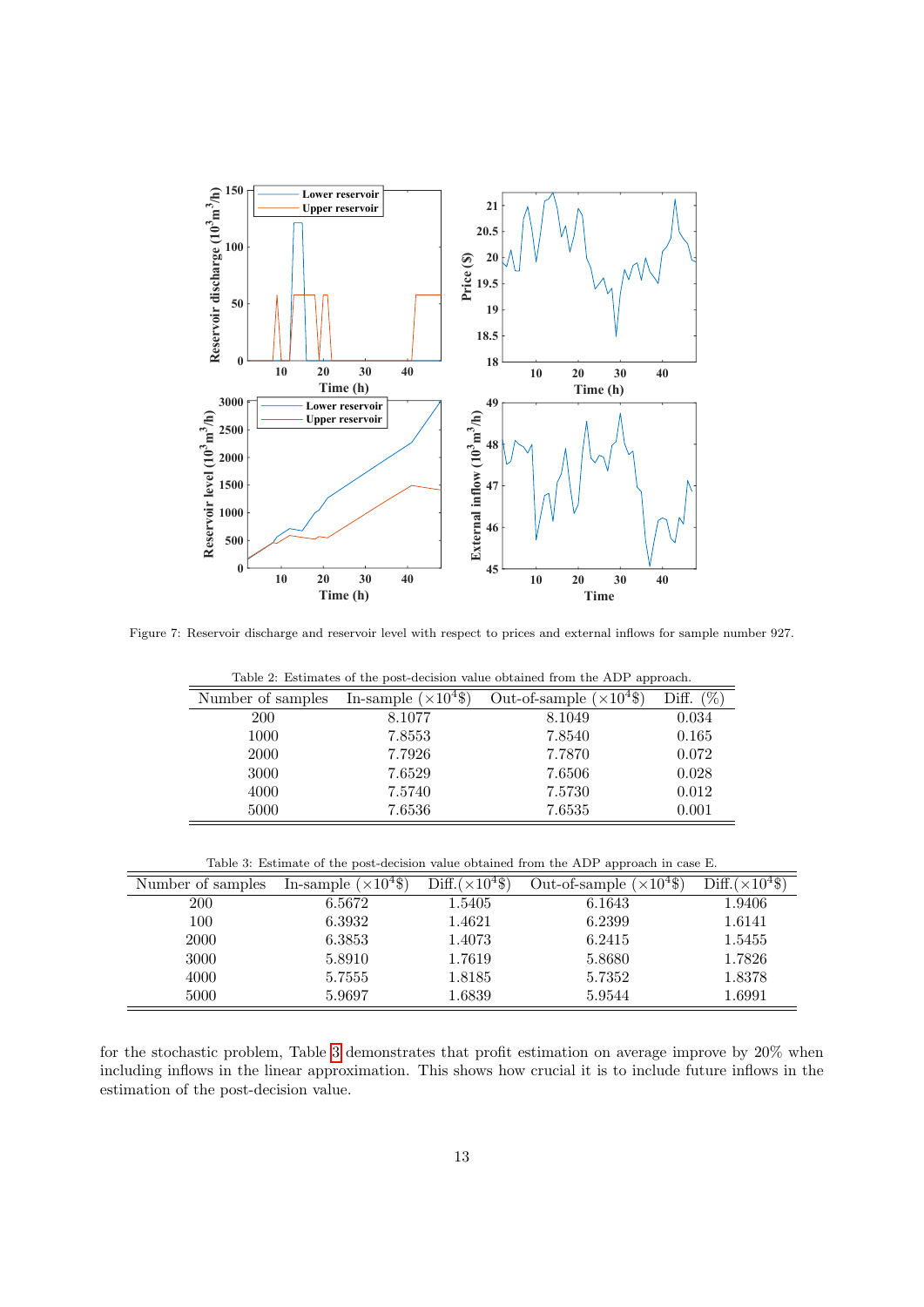## <span id="page-13-0"></span>7. Case study of a reservoir network

To demonstrate the applicability of ADP to more complex systems, we proceed with a case study of the Swiss Kraftwerke Oberhasli AG; a hydro-power plant including multiple reservoirs connected in a network architecture [Kraftwerke Oberhasli.](#page-16-19)

#### 7.1. Modeling

The network architecture includes a number of reservoirs, possibly equipped with a power station and/or a pump. Water can be released to supply electricity at the wholesale market price or it can be pumped in the opposite direction by consuming power purchased from the market at the same price. Water releases from upstream reservoirs contribute to downstream inflows and pumping from downstream power stations results in upstream inflows. We extend the notation accordingly.

Let  $\boldsymbol{\pi}_t^d = (\pi_{1t}^d, \ldots, \pi_{|J|t}^d)^T \in \mathbb{R}^{|J|}$  and  $\boldsymbol{\pi}_t^c = (\pi_{1t}^c, \ldots, \pi_{|J|t}^c)^T \in \mathbb{R}^{|J|}$  represent the charges and dischargess of the reservoirs during time period t and  $\mathbf{f}_t = (f_{1t}, \dots, f_{|\Gamma|t})^T \in \mathbb{R}^{|\Gamma|}$  be the water flow in the tunnels, where Γ is the set of tunnels, i.e. interconnected pairs of reservoirs. The set of feasible decisions is defined by

$$
\Pi_{t+1}(\bar{\mathbf{I}}_t + \boldsymbol{\nu}_t, \boldsymbol{\nu}_{t+1}) = \left\{ (\boldsymbol{\pi}_{t+1}^d, \boldsymbol{\pi}_{t+1}^c) : \bar{\mathbf{I}}_{t+1} = \bar{\mathbf{I}}_t + \boldsymbol{\nu}_t - \boldsymbol{\pi}_{t+1}^d + \eta \boldsymbol{\pi}_{t+1}^c, \right\}
$$
(7a)

<span id="page-13-3"></span><span id="page-13-2"></span><span id="page-13-1"></span>
$$
\mathbf{l}^{min} \le \bar{\mathbf{l}}_{t+1} + \boldsymbol{\nu}_{t+1} \le \mathbf{l}^{max},\tag{7b}
$$

<span id="page-13-4"></span>
$$
\boldsymbol{\pi}^{min} \leq \boldsymbol{\pi}_{t+1}^d, \boldsymbol{\pi}_{t+1}^c \leq \boldsymbol{\pi}^{max},\tag{7c}
$$

$$
0 \le \mathbf{f}_{t+1} \le \mathbf{f}^{max},\tag{7d}
$$

<span id="page-13-6"></span><span id="page-13-5"></span>
$$
\boldsymbol{\pi}_{t+1}^d = R^d \mathbf{f}_{t+1}, \boldsymbol{\pi}_{t+1}^c = R^c \mathbf{f}_{t+1} \tag{7e}
$$

where the matrices  $R^d \in \mathbb{R}^{|J|} \times \mathbb{R}^{|\Gamma|}$  and  $R^c \in \mathbb{R}^{|J|} \times \mathbb{R}^{|\Gamma|}$  illustrate which reservoirs can be charged and discharged through which tunnels, i.e for  $\gamma \in \Gamma$  and  $j \in J$ ,  $R_{j\gamma}^d = 1$  if  $\gamma = (j,k)$ ,  $j \in J^-(k)$ ,  $R_{j\gamma}^c = 1$  if  $\gamma = (k, j), k \in J^+(j)$ , and  $R_{i\gamma}^d = R_{i\gamma}^d = 0$ , otherwise.  $J^-(j)$  and  $J^+(j)$  denote the reservoirs immediately upstream and downstream from reservoir  $j$ , respectively. In addition to the reservoir balances [\(7a\)](#page-13-1), capacity constraints [\(7b\)](#page-13-2) and charging and discharging limits [\(7c\)](#page-13-3), we include the capacity limits of the tunnels [\(7d\)](#page-13-4) and the connection of reservoirs and tunnels [\(7e\)](#page-13-5). In [\(7a\)](#page-13-1),  $\eta$  denotes pumping deficiency.

When upstream reservoir j releases a water flow of  $f_{(j,k)t}$  to reservoir k through tunnel  $(j, k)$  at time t, the turbines generate electricity with a conversion rate of  $g_{(j,k)}$  to be sold at market price  $\rho_t$ . In contrast, if downstream reservoir j pumps water  $f_{(i,k)t}$  to k through tunnel  $(j, k)$ , it consumes electricity with conversion rate  $g_{(i,k)}$  which is bought from the market at price  $\rho_t$ . Thus, at each stage t, the post-decision value satisfies

$$
\bar{V}_t(\bar{l}_t, \nu_{[t]}, \rho_{[t]}) = \mathbb{E}\Big[\max_{(\pi_{t+1}^d, \pi_{t+1}^c) \in \Pi_{t+1}(\bar{l}_t, \nu_t, \nu_{t+1})} \left\{\rho_{t+1} \mathbf{g}^T \mathbf{f}_{t+1} + \bar{V}_{t+1}(\bar{l}_{t+1}, \nu_{[t+1]}, \rho_{[t+1]})\right\} \big| \nu_{[t]}, \rho_{[t]}\Big], \quad (8)
$$

where

$$
\mathbf{g} = \begin{cases} g_{(j,k)} & k \in J^+(j), \\ -g_{(j,k)} & j \in J^-(k). \end{cases}
$$

#### 7.1.1. Results

The larger test system here is an adapted version of the Swiss system of the Kraftwerke Oberhasli AG hydro-power plant, including six reservoirs, equipped with power stations and/or a pumps, and connected by five tunnels, as shown in Fig. [8.](#page-14-0) Technical data for reservoirs and tunnels is provided in Tables [4](#page-14-1) and [5.](#page-14-2) We consider the same capacity of downstream and upstream tunnels. For both the releasing and pumping processes, we consider a generator and a pump with the same conversion rate and capacity limit. We set  $\eta = 0.6$ . To generate training and test samples, we use the same ARMA models as in [\(5\)](#page-8-2)-[\(4\)](#page-8-1). Yet, we scale the inflows according to the capacity of reservoirs.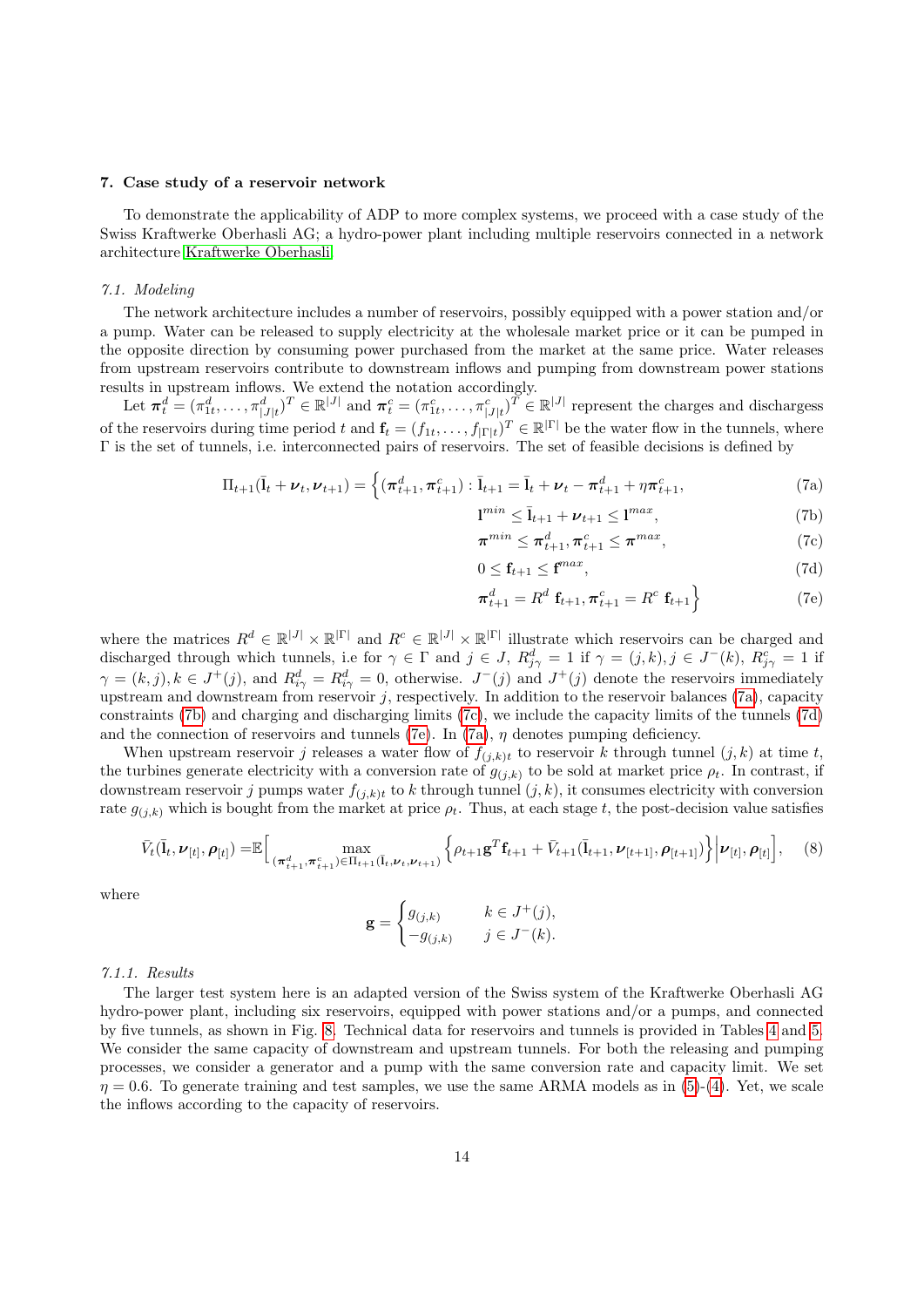

<span id="page-14-0"></span>Figure 8: The Kraftwerke Oberhasli AG (KWO) hydro power plant.

| Table 4: Data for reservoirs. |                |               |               |                 |  |
|-------------------------------|----------------|---------------|---------------|-----------------|--|
|                               | Max reservoir  | Max reservoir | Min reservoir | Initial         |  |
| Reservoirs                    | discharge      | capacity      | capacity      | reservoir level |  |
|                               | $(10^3 m^3/h)$ | $(10^3 m^3)$  | $(10^3 m^3)$  | $(10^3 m^3)$    |  |
|                               | 2.39           | 65.07         | 6.50          | 7.15            |  |
| $\overline{2}$                | 0.11           | 1.14          | 0.11          | 0.12            |  |
| 3                             | 0.22           | 2.28          | 0.22          | 0.25            |  |
| 4                             | 3.02           | 107.30        | 10.73         | 11.80           |  |
| 5                             | 0.23           | 28.53         | 2.85          | 3.13            |  |
| 6                             | 1.10           | 1.14          | 0.11          | 0.12            |  |

<span id="page-14-1"></span>Table 4: Data for reservoirs.

<span id="page-14-2"></span>

|  |  | Table 5: Data for tunnels. |
|--|--|----------------------------|

|                                 |                   | таріє д. Дава ют виннеіз. |                   |             |             |
|---------------------------------|-------------------|---------------------------|-------------------|-------------|-------------|
| Tunnels                         | $(1,4)$ , $(4,1)$ | (2,5),(5,2)               | $(3,4)$ , $(4,3)$ | (4.5),(5.4) | (4.6),(6.4) |
| Conversion rate $(MWh/10^3m^3)$ |                   | 0.04                      | 0.03              |             | 0.03        |
| Maximum capacity $(10^3m^3/h)$  | $2.52\,$          | $3.10\,$                  |                   | $3.61\,$    | 2.52        |

We run the proposed algorithm for 1000 training samples and a time horizon of 48 hours. The parameter  $\alpha$  is set to 0.5. Consistent with [\(8\)](#page-13-6), the estimate of the post-decision value in Step [1](#page-7-1). (a) of Algorithm 1 is replaced by

$$
\hat{V}_{t}^{n}(\mathbf{l}_{t}^{n}, \boldsymbol{\nu}_{[t]}^{n}, \boldsymbol{\rho}_{[t]}^{n}) = \max_{(\boldsymbol{\pi}_{t+1}^{d}, \boldsymbol{\pi}_{t+1}^{c}) \in \Pi_{t+1}(\bar{\mathbf{l}}_{t}^{n} + \boldsymbol{\nu}_{t}^{n}, \boldsymbol{\nu}_{t+1}^{n})} \left\{ C_{t+1}(\mathbf{f}_{t+1}, \bar{\mathbf{l}}_{t}^{n} + \boldsymbol{\nu}_{t}^{n}, \boldsymbol{\nu}_{[t+1]}^{n}, \boldsymbol{\rho}_{[t+1]}^{n}) + (\mathbf{a}_{t+1}^{n-1})^{T} (\bar{\mathbf{l}}_{t}^{n} + \boldsymbol{\nu}_{t}^{n} - \boldsymbol{\pi}_{t+1}^{d} + \eta \boldsymbol{\pi}_{t+1}^{c}) \right\} + \bar{V}_{t+1}(\bar{\mathbf{l}}_{t+1}^{n-1}, \boldsymbol{\nu}_{[t+1]}^{n-1}, \boldsymbol{\rho}_{[t+1]}^{n-1}) - (\mathbf{a}_{t+1}^{n-1})^{T} \bar{\mathbf{l}}_{t+1}^{n-1} + (\mathbf{b}_{t+1}^{n-1})^{T} (\boldsymbol{\nu}_{t+1}^{n} - \boldsymbol{\nu}_{t+1}^{n-1}).
$$

The other steps remain the same.

The estimates of the post-decision value for last five samples out of 100 and 1000 samples, respectively, are illustrated in Fig. [9.](#page-15-1) As for the demonstration example, the larger number of samples results in a better convergence. By increasing the number of training samples from 100 to 1000, the average standard deviation of last five samples decreases from 8.85% to 3.95%. A running time of an hour allows for the use of approx. 300 samples.

Table [6](#page-15-2) lists the in-sample and out-of-sample post-decision values for different numbers of samples. Even for the realistically sized case, the difference between in-sample and out-of-sample values remains less than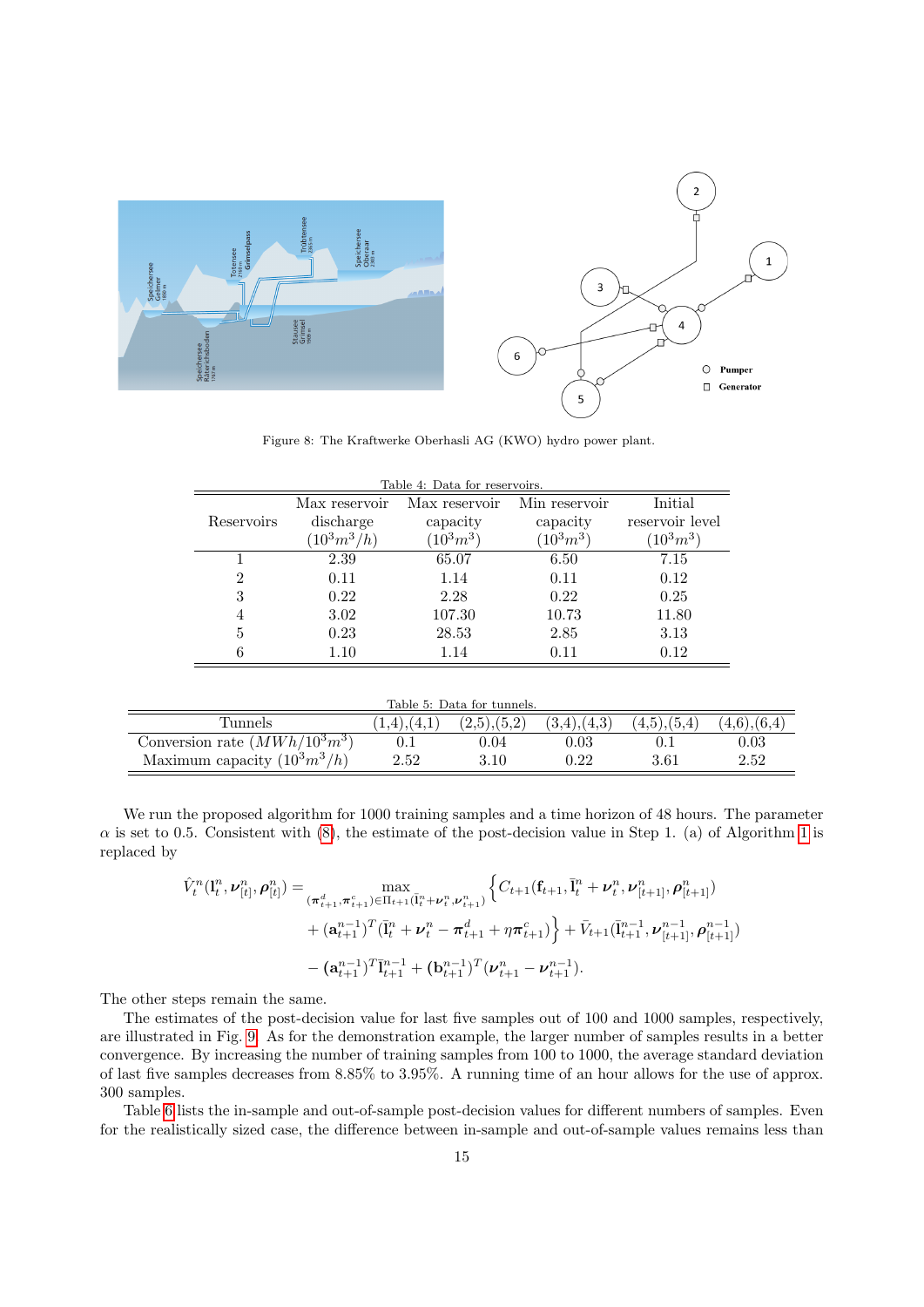

<span id="page-15-1"></span>Figure 9: Estimate of post-decision values over 48 hours for the last five samples out of 100 and 1000 samples.

Table 6: Estimate of post-decision value obtained from the ADP approach.

<span id="page-15-2"></span>

| Number of samples In-sample $(\$)$ |          | Out-of-sample $(\$)$ |
|------------------------------------|----------|----------------------|
| 100                                | 114.5570 | 113.6344             |
| 1000                               | 92.5732  | 92.3699              |

Table 7: Estimate of post-decision value obtained from the ADP approach in case E.

<span id="page-15-3"></span>

| Number of samples In-sample $(\$)$ |         | Out-of-sample $(\$)$ |
|------------------------------------|---------|----------------------|
| 100                                | 89.0566 | 88.7890              |
| 1000                               | 77.7650 | 76.8870              |

2%. In another analysis, we compare the ADP value to the wait-and-see value, which results in an average difference of 8.64%. As for the demonstration example, we finally consider two cases of E and I wherein the term  $\mathbf{b}_t^T \boldsymbol{\nu}_t$  in the offline and online algorithms is excluded and included, respectively. By comparing Tables [6](#page-15-2) and [7](#page-15-3) it can be observed that the profit estimation improve on average by 18% in case I.

# <span id="page-15-0"></span>8. Conclusion

This paper proposes an approximate dynamic programming approach to estimate future profits of connected hydro reservoirs. To overcome dimensionality issues, we use the so-called post-decision state and a linear approximation architecture. We prove that when the time series of prices and inflows follow an autoregressive process, our approximation provides an upper bound on future profits.

We assess the performance of our proposed model in terms of convergence and quality of solutions for a stylized systems of reservoirs in cascade and for a more realistic network of connected reservoirs. In both cases, we obtain convergence of the profit value in the sense that the average standard deviation of the last five iterations is less than 4% with 1000 samples. Even for the realistically sized case, the linear approximation allows us to run our algorithm for 1000 samples within 2 hours. At the same time, the linear approximation is sufficient for solution quality, i.e. the difference between in-sample and out-of-sample values is only 2%. Our results, however, demonstrate that the accurate estimation of the future profit depends on not only the current reservoir level but also on the estimation of future inflows.